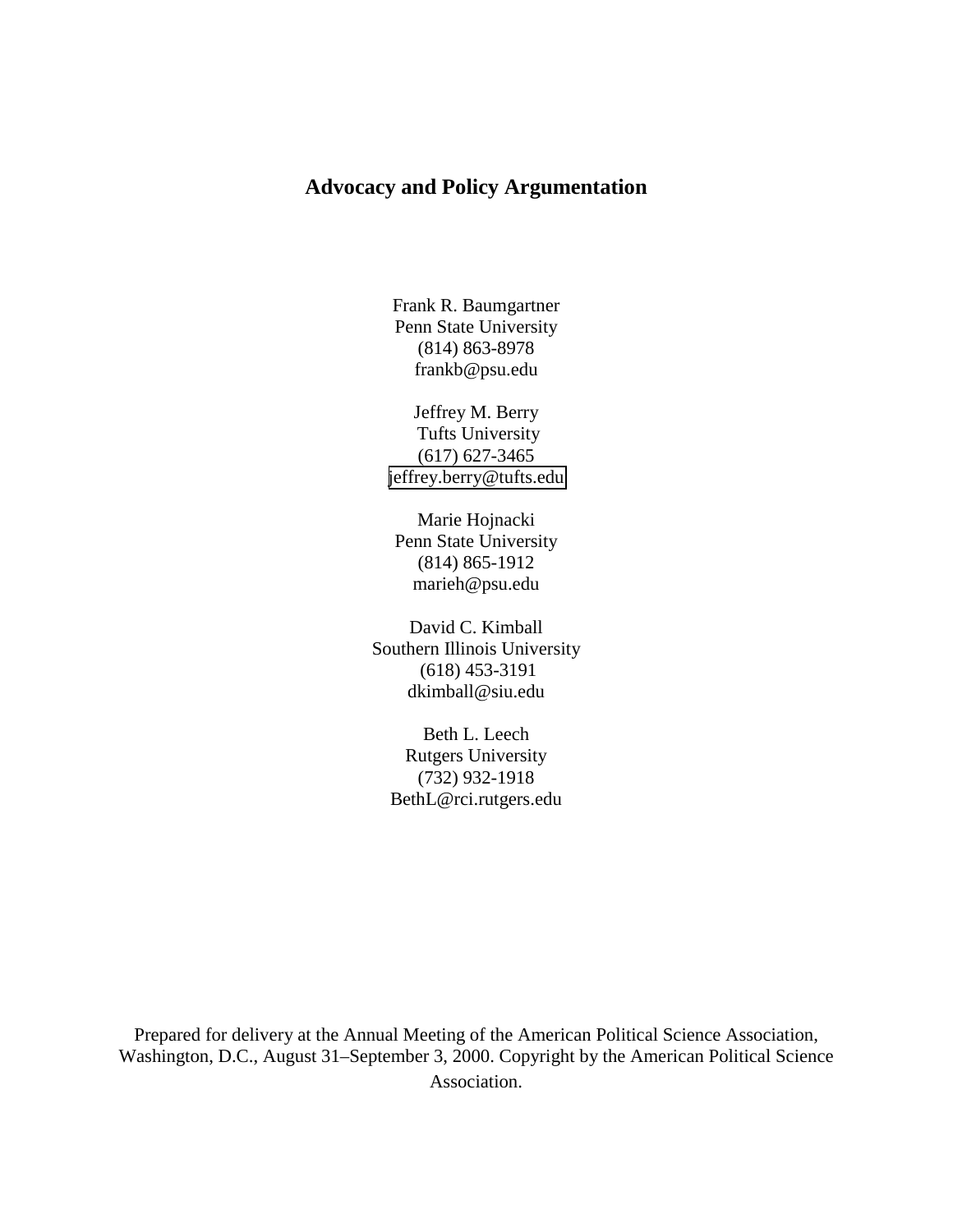# **ABSTRACT**

This paper reports the initial findings of a multi-year, multi-investigator project designed to answer a number of questions about how groups affect public policy and whose interests are most often heard in the halls of government. With over 190 interviews conducted on 60 different policy issues, we report on our experiences during our first year of fieldwork, especially focusing on questions of logistics and feasibility. We explain the success we have had both in gaining interviews with policymakers and in collecting a wealth of publicly available information. As part of the research project, we are constructing a large web site with extensive information about each case that will be useful for both research and teaching. Finally, we provide a preliminary discussion of one of the central themes of our research: the efforts and abilities of lobbyists to affect the terms of policy debates. The question of dimensionality in politics has received much attention, especially at the theoretical level, but few have shown how we can study it empirically or how much success lobbyists and policymakers can have in affecting the dimensionality of the issues on which they are active.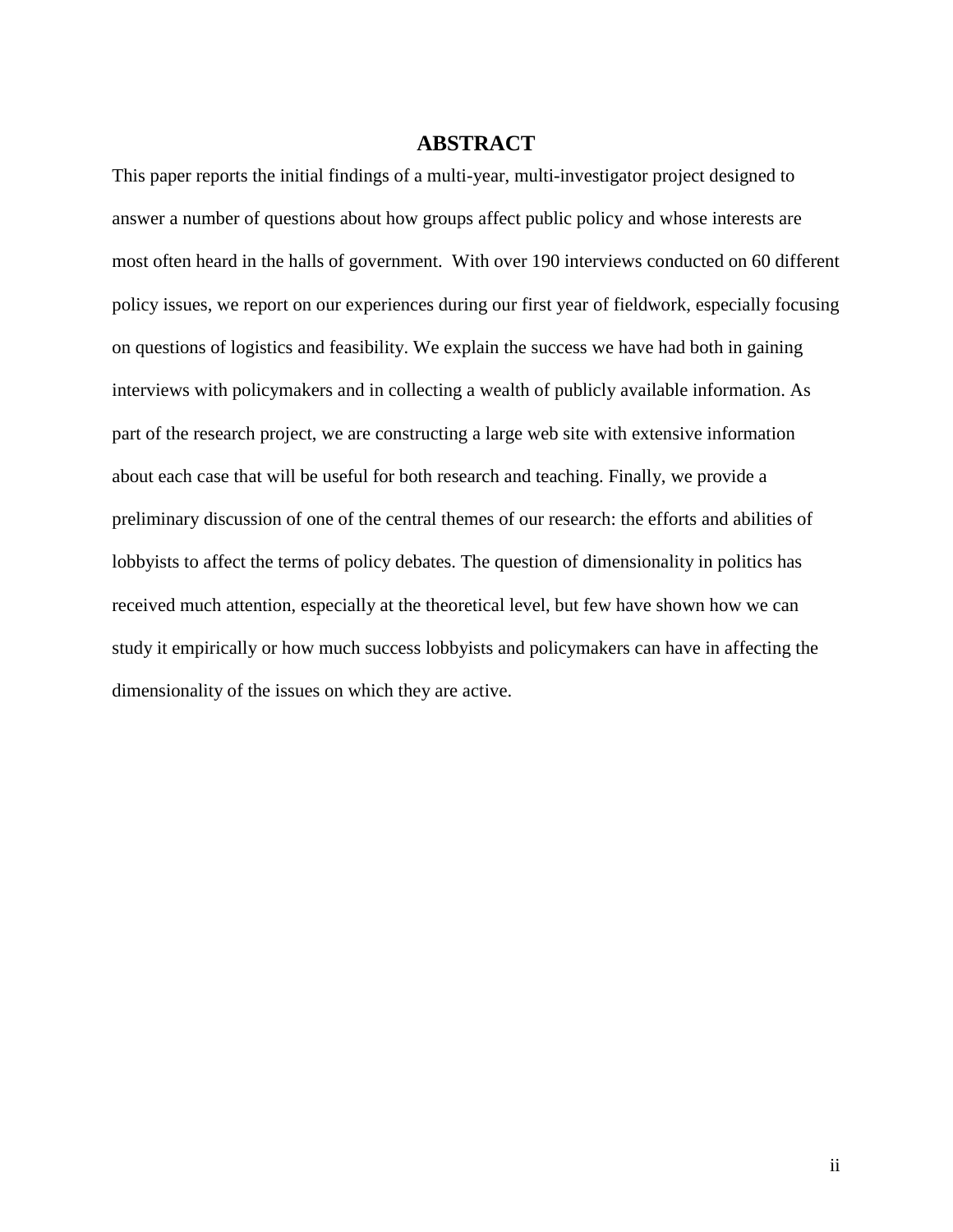## **Introduction**

 $\overline{a}$ 

For the past year we have been active in the first phase of a large research project in which we are interviewing lobbyists and policymakers about their activities in a random sample of policy issues in Washington, DC.<sup>1</sup> The project is designed to address many of the issues that Baumgartner and Leech (1998) raised in their critique of the interest-group literature, in particular the questions of scale (our project focuses on policymaking in all institutions of government and we study advocacy efforts over time); comparability (we plan to produce approximately 100 comparable case studies); linkage to the substance of policy (each of our interviews focuses on the lobbying efforts to affect a particular policy); and centrality to political science (we hope this project will be of interest not only to groups scholars, but to those interested in Congress, the bureaucracy, public policy, and American politics more generally). In this paper, we describe our procedures, the status of our research to date, and we provide some initial and very preliminary insights into our findings on one broad topic: the abilities of groups to alter the issue-definitions surrounding the policies on which they are active. In future papers we will take up specific research questions and address them in a detailed and quantitative manner; here, we provide only an initial look at a part of our results.

<sup>&</sup>lt;sup>1</sup> Research was supported through NSF grant # SBR–9905195 for the period of August 1, 1999 to December 31, 2000. Interviewing has benefited from Marie Hojnacki's Robert Wood Johnson Fellowship as well. Interviews have been conducted from February 1999 through August 2000; with continued funding, we expect to continue our fieldwork over the next two years. In any case, many of our completed interviews will require follow-up discussions at the end of the current Congress. This paper therefore presents preliminary findings, not completed ones.

We would like to thank the following students who have worked on various aspects of our project: Jen Schoonmaker, Hugh Bouchelle, Roberto Santoni, Darrin Gray, Christine Mahoney, Susanne Pena, Michelle O'Donnell, and Matt Levendusky at Penn State, Patrick Hennes at Carbondale, and Erin Desmarais at Tufts.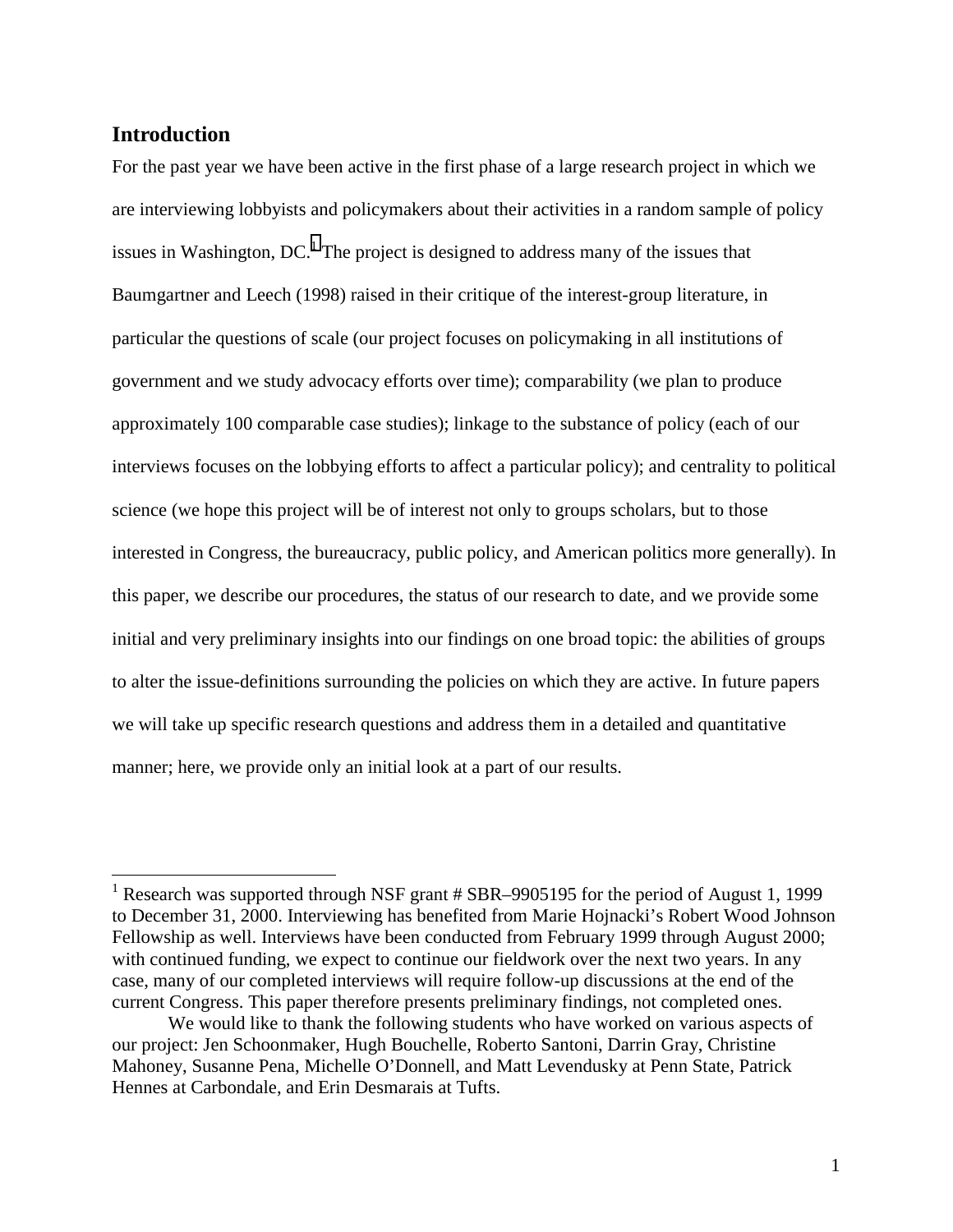Our research has focused on interviews with those involved in a random sample of issues that are currently the objects of lobbying activity in Washington. We supplement our interviews with searches of publicly available information from web sites, electronic media databases, the Congressional Record, and other sources. Each issue in our sample, then, becomes the object of an intensive case study based on a combination of confidential interviews with those involved plus a compilation of publicly available statements, bills, congressional testimonies, and media stories. The interviews are fundamental for two reasons: they allow us to identify a random sample of issues, and they provide us with a wealth of information about strategies, activities, and arguments that we might not get in any other way. In almost every case, however, we find that we can locate publicly available documents in congressional web sites, organizational press releases, organizational directories, FEC reports, news stories, and other sources that are not subject to any confidentiality concerns. This array of information, from both public and private sources, also becomes the object of our systematic analysis. In the case studies we gather information about the groups and advocates we interview, where available, but also about many groups and important players whom we do not interview. The research is therefore an unusual combination of fieldwork and collection of publicly available sources, and we are designing an extensive web site to make available information that reflects what we found in the interviews without divulging the identities of any of those whom we interviewed. These materials constitute a wealth of information that will be suitable for teaching courses on public policy, American government, lobbying, and Congressional behavior. We describe our research processes in some detail in the next section.

The theoretical issues that concern us in this project center on identifying the substance and nature of the arguments that advocates make as they try to advance their policy goals. In the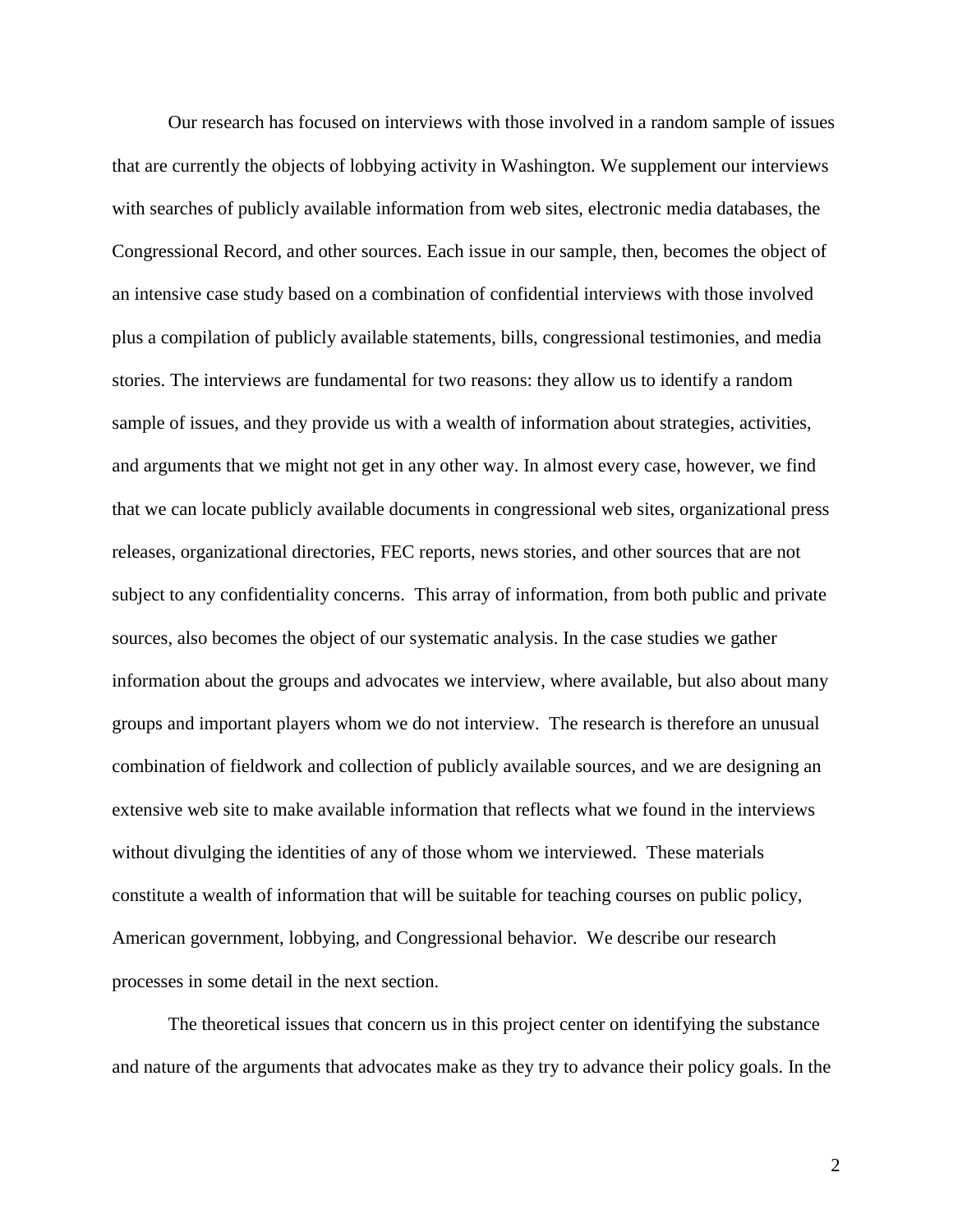last section of this paper we present some very preliminary findings about the difficulties that groups have in redefining issues—difficulties that have important implications for the design of effective research projects on the topic. We think that we may be able to push the literature on dimensionality, disequilibrium, and stability in politics some distance with a better understanding of the efforts and hindrances to destabilizing issue-definitions of the type discussed by Riker (1986).

Our conclusion focuses on the feasibility of this type of research project, stresses the goals that we believe we can reach with this endeavor, and notes the potential impact of this approach on research and teaching about lobbying and public policy more generally.

#### **Accomplishments to Date**

We received initial funding for one year and expect to request additional funding to continue this project over the next two years. To date, we have conducted 191 interviews on 60 different issues. In this section, we explain the logistics of our project.

#### *Selecting a Sample of Policy Issues*

The primary unit of analysis for our project is the policy issue. Our goal in selecting these issues was to obtain a sample that would accurately reflect the full range of issues that attract the interest of national policy advocates at a given point in time. Of course, it is no easy task to determine what matters of policy comprise the population of policy issues that are of interest to decision makers and other policy advocates. There are myriad issues that sets of organizational advocates and policymakers are attentive to and learning what those issues are requires input from the participants involved. Thus, we relied on a random sample of organization representatives to provide us with a random sample of policy issues.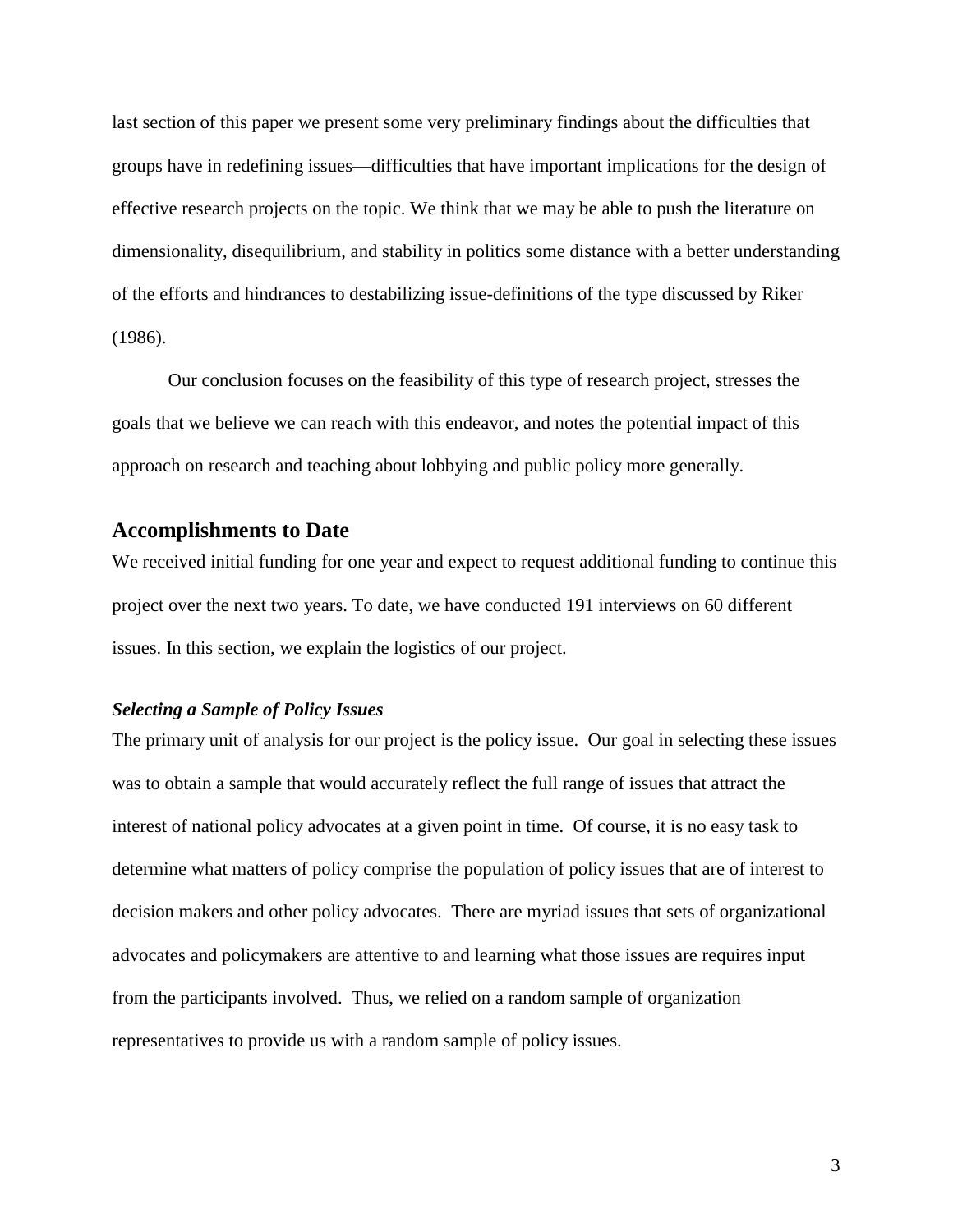The sampling frame of organizational "issue identifiers" was constructed using the database created from the Lobbying Reports for 1996 that were filed with the Secretary of the Senate (see Baumgartner and Leech 1999, 2000). The representatives of lobbying firms and organizations who file lobbying reports are asked to specify the issues they lobby on within broad policy categories (e.g., tax, Medicare/Medicaid). We took advantage of this aspect of the reporting to create a sampling frame that allowed us to choose a sample of organizational issue identifiers that were likely to be among the lobbyists contacting federal officials in a typical day. Specifically, we did not treat each registration as a single unit in our sampling frame. Instead, registrants indicating they lobbied on multiple issues appeared multiple times in our sampling frame. So, for example, a report from a group that reported lobbying on five specific issues appeared five times in the sampling frame. In this way, organizations that are more active lobbyists had a relatively greater chance of being chosen for our sample of issue identifiers than did less active organizations. Once the sampling frame was constructed, we selected at random our sample of organizational issue identifiers. $<sup>2</sup>$ </sup>

In-person interviews were then requested with representatives at the selected organizations (see the interview protocols listed at the end of this paper).<sup>3</sup> During this issue

 $\overline{a}$ 

<sup>&</sup>lt;sup>2</sup> We selected the client organization if the lobby registrant was a law, public relations, or public affairs firm, and we excluded from our sample organizations that do not have an office in the Washington, DC metro area, and those that have no in-house Washington representatives.

<sup>3</sup> We identified the specific individual to contact by first looking in the *Washington Representatives*. If only one individual was listed for the organization, that person was selected for contact. If several names were listed we looked for titles such as Government Affairs Representative, Director of Congressional Relations, Director of Regulatory Affairs, and Washington Representative. If multiple possibilities were available, one individual was selected at random. Armed with a name of a potential contact, we then checked by telephone to see if the individual was still working for the organization. In cases where the individual was no longer with the organization, we asked for the name of the individual who filled the same position.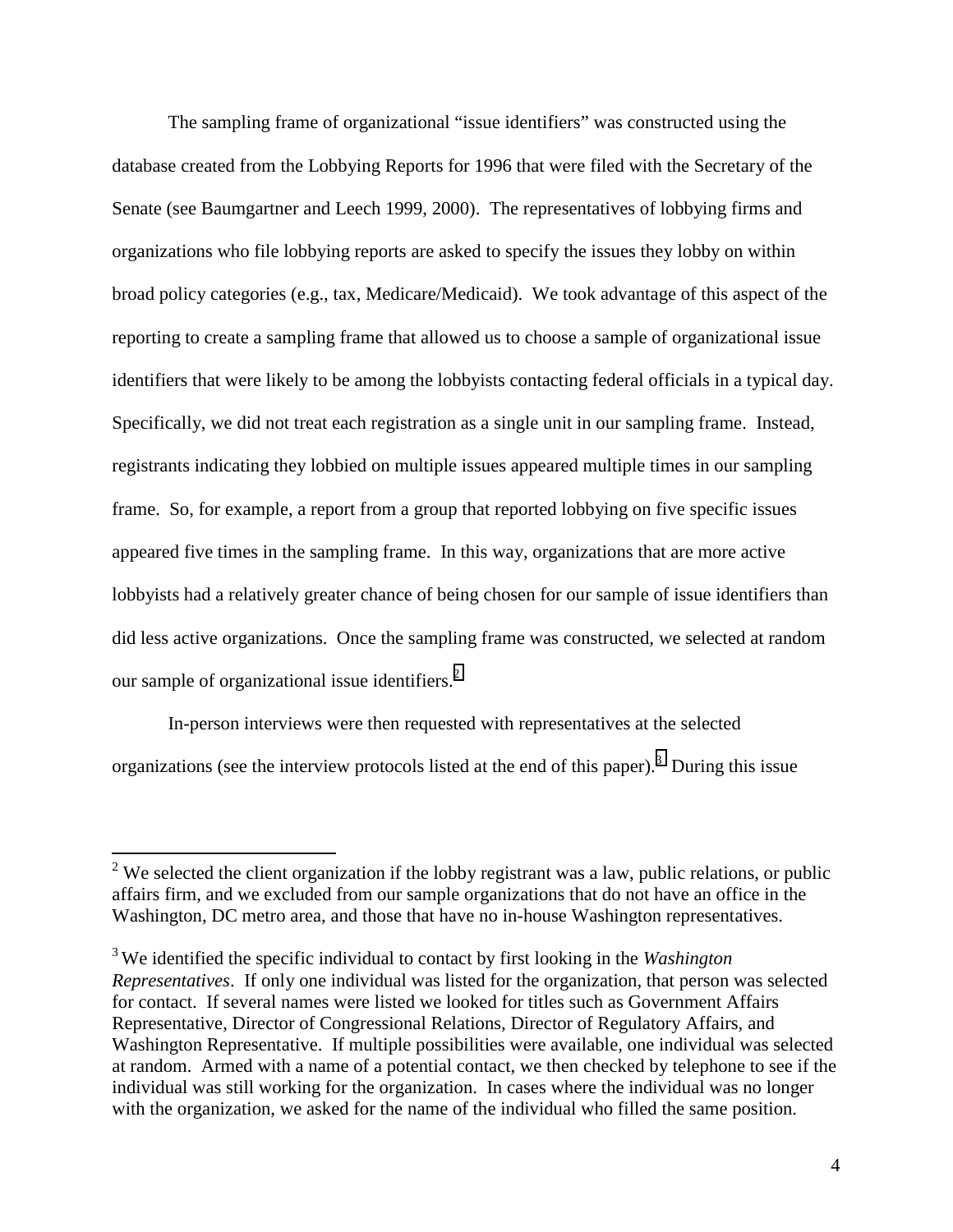identification interview the organization representative was asked to select the most recent issue he or she had spent time on, and to describe what he or she had done and what the organization was trying to accomplish on the issue. The issue mentioned then became an issue for our project. We conducted the first issue identification interviews shortly after the start of the  $106<sup>th</sup>$ session of Congress in February 1999.<sup>4</sup> The most recent issue identification interviews were completed in August 2000.<sup>5</sup> Over this time period, 60 of the 93 organizations we contacted have identified issues for our study (an issue identifier response rate of 65 percent). <sup>6</sup> Our 60 study issues are listed in Table 1.

(Table 1 about here)

Interview request letters were then sent to each organization representative selected, and we followed up on those letters with a telephone call to schedule the interview.

 $\overline{a}$ 

 $4$  The first 14 issues were identified by organizations that were selected during a pilot phase of the project. The selection procedure we used at that time differed from our current sampling plan along two dimensions. First, the organized interests eligible to identify issues included only those that registered (or were registered by a client) to lobby Congress in 1996 about any one or more of six health-related policy categories (i.e., Medicare/Medicaid, pharmacy, health issues, tobacco, alcohol and drug abuse, and medical/disease research/clinical labs). Second, we used a different procedure to select these groups. Instead of first taking lobbying activity into account and then choosing randomly, we assigned each registrant a random number and multiplied it by the number of issues the organization planned to lobby on. In this way, the pool of issue identifiers selected in the pilot sample are less likely than the pool selected in the current sample to include organizations that lobby on only one or two issues. The registrations for the healthrelated policy categories were excluded from the sampling frame from which we selected the remaining issue identifiers.

<sup>5</sup>Our decision to collect data through in-person interviews means that the conduct of those interviews is dependent on the authors' opportunities to spend periods of time in Washington, DC. Fortunately, we were able to conduct our issue identification interviews across an 18 month period so that our sample is unlikely to reflect any temporal patterns in the issues that draw attention from advocates that arise from the proximity to an election, the start of a session of Congress, or holiday or summer recesses.

<sup>6</sup>Refusals include representatives of organizations who told us they were unwilling to participate in our project, as well as representatives who did not respond to our contact efforts. Generally, if an individual did not respond after three attempts at contact we considered it an implicit refusal.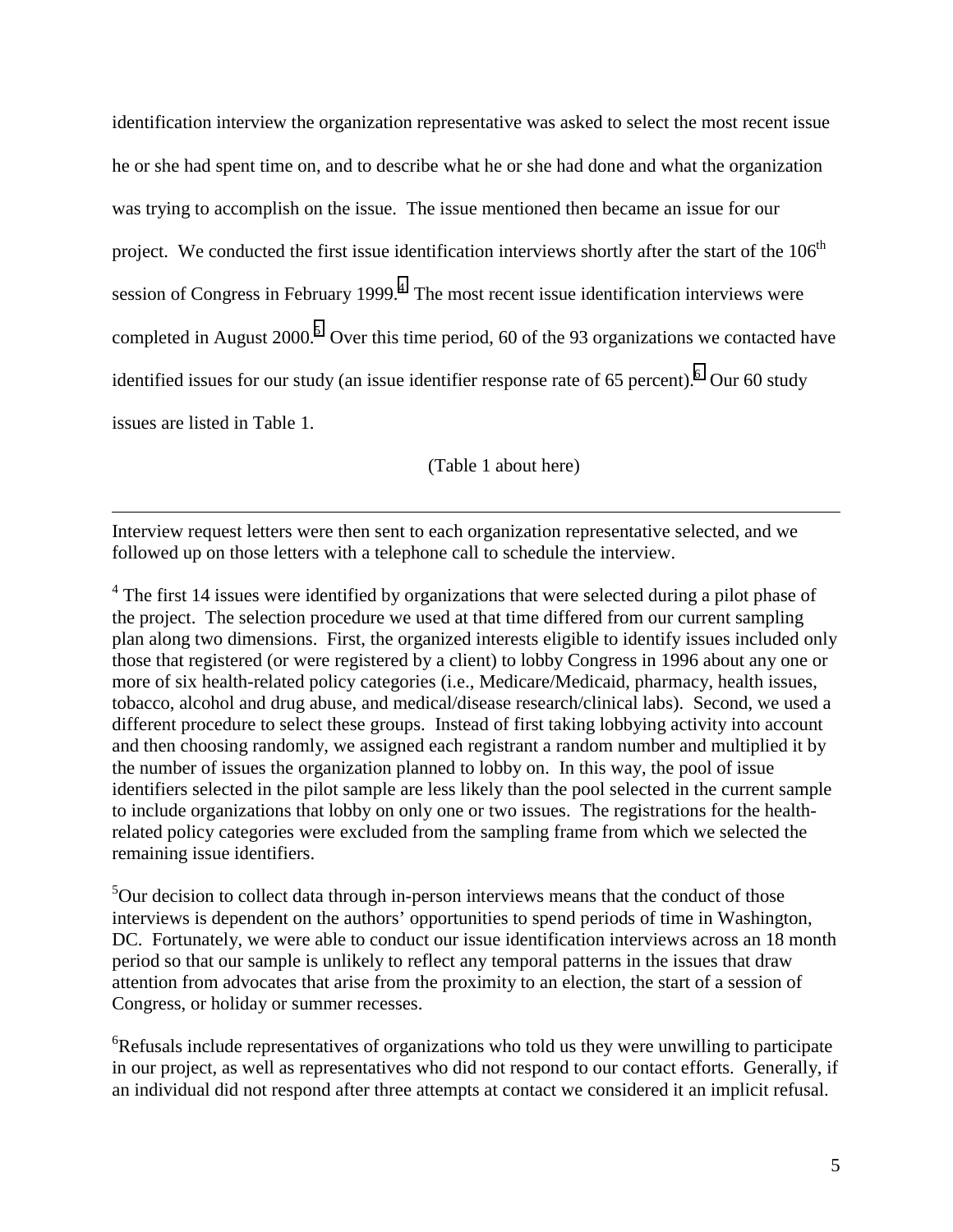#### *Collecting Data About the Study Issues*

For each of the issues identified in our initial interviews, we gather a range of information. We are conducting a large number of in-person interviews with policy advocates in and out of government, and we also are doing follow-up telephone interviews with these advocates. During each interview, we ask about the major coalitions and actors involved in the issue, and we then seek personal interviews with leaders of each of these coalitions; these interviews may include organizational representatives, congressional staff, and agency officials. In addition to the interviews, we gather a wide array of documentary evidence, including copies of the legislation and amendments, public statements, press releases, and news coverage. Here we explain the procedures for collecting these data.

**In-Person Interviews:** The data collection for each issue begins during the issue identification interviews. Specifically, aside from describing what he or she has done and what the organization is trying to accomplish, we ask our respondents to narrate the appeals they make when they speak with others about the issue, to specify with whom they are talking about the issue, to describe the type of opposition they face, and to provide a variety of other information about their organizations. Among the most important pieces of additional information we seek is a description of the other actors involved in the issue debate—we ask them to describe those inside and outside of government who represent the various positions on the relevant issue. Subsequent interviews are then conducted with a subset of the individuals identified by the issue identifier, namely the main actors representing each of the distinct perspectives. The individuals interviewed include organization representatives, agency personnel, and congressional staff. The content of the subsequent interviews is identical to the issue identification interviews except that these interviews do not involve the identification of a new issue. In each interview, we continue to ask who else is involved, so that when we complete all the interviews for a given case we can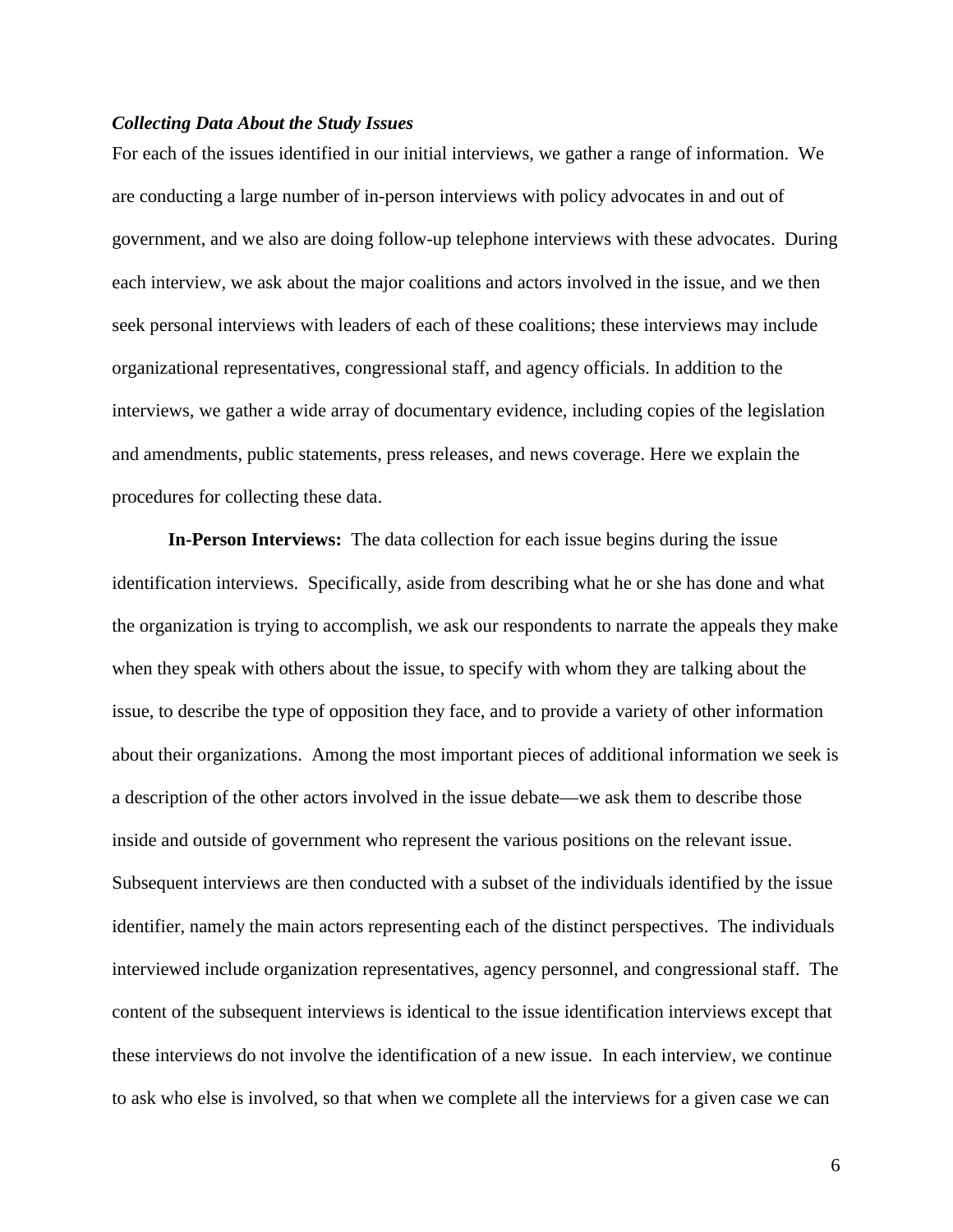be confident that we have a complete picture of the range of coalitions and interests concerned. Issues that involve few unique views, then, require only one or two additional interviews. Issues on which there are many distinct viewpoints require as many additional interviews as there are perspectives so that we obtain a full set of information about the advocacy activities undertaken on the issue, the policy appeals used, and the targets of those appeals.

Table 1 provides several pieces of information about the status of our interviews to date on the 60 issues. For each issue, we show the number of interviews completed, the number of individuals we have attempted to interview, and the number of interviews that remain outstanding. Thus, a zero in the last column indicates that all interviews for that issue have been completed. As shown in Table 1 we have completed all our interviews for 36 of our issues. Thirty-one interviews remain to be completed on the 24 other issues. Overall, Table 1 shows that across our 60 study issues we have contacted 218 individuals and completed a total of 191 interviews (a response rate of 88 percent). Among the issues for which interviews are completed, the number of interviews conducted ranges from 15 interviews on managed care reform to two interviews on eight of our issues. On average across our 60 issues, we have conducted approximately three interviews per issue to date, and we will have completed four per issue when our fieldwork for this set of issues is complete (with additional funding we hope to increase the number of issues in our sample to 100).

For issues involving Congress the interview set typically includes one or two organizations representing each distinct perspective, and one or two legislative staff who work for either the committee(s) of jurisdiction or the member(s) most involved in moving or opposing the issue. For issues that involve only an executive branch or independent regulatory agency, the typical set of interviews include one or two organization representatives and a relevant staff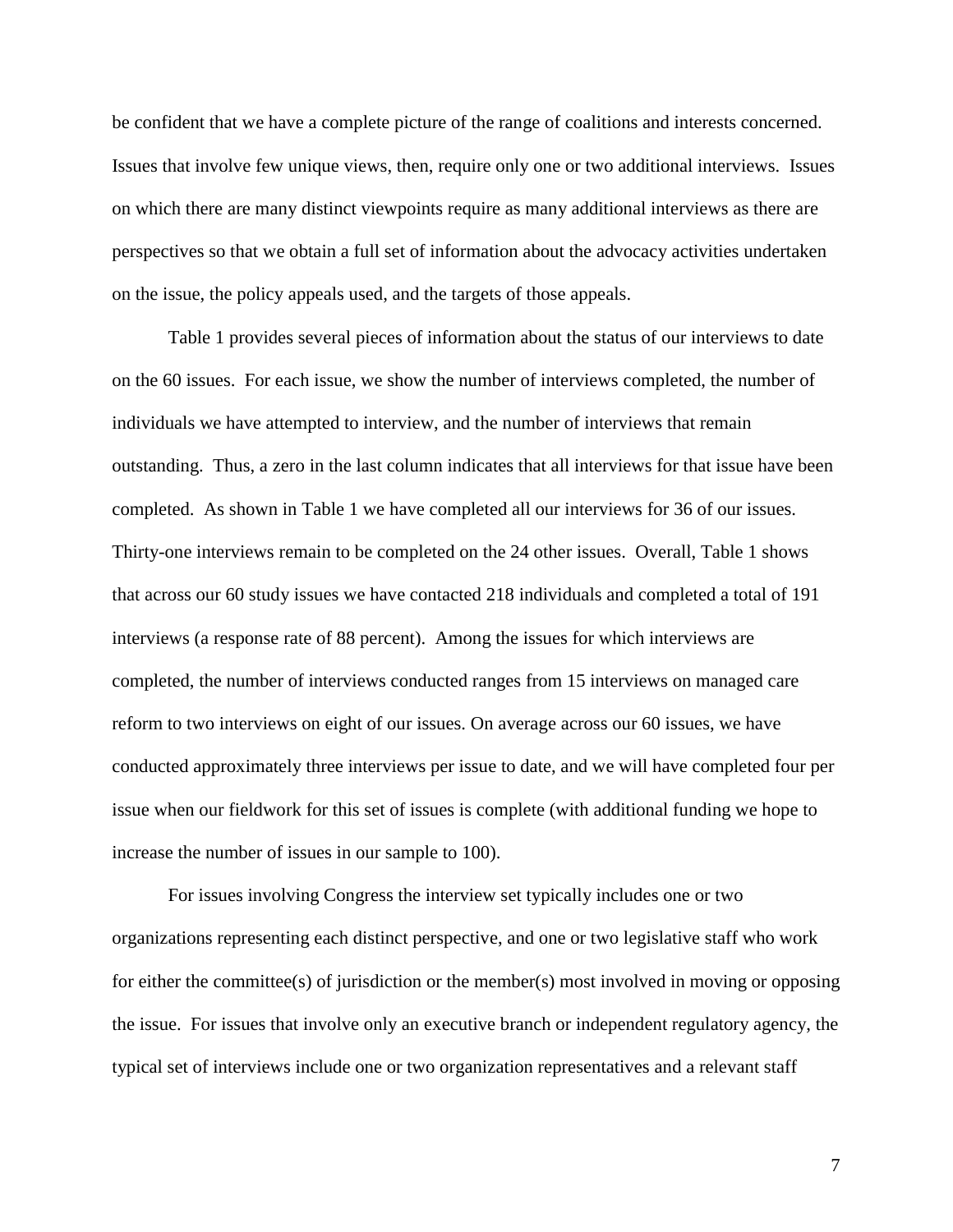member at the agency. Most of the issues for which we have completed only two interviews have, at present, no opposition. Under these circumstances, we interview one organization representative and one person in government. If follow-up interviews (see below) reveal a previously unknown source(s) of opposition, we will complete additional interviews at that time.

**Telephone Follow-ups:** Because of our interest in understanding how the advocacy efforts on these issues unfold, we also are conducting follow-up interviews by telephone with some of our respondents. The follow-ups have been (and will be) conducted periodically at roughly eighteen months after the initial interview is completed. The follow-up interviews will be used to determine whether any changes or developments have occurred in the appeals used, objectives sought, and targets selected by advocates. Attention also is given to the passage or definitive rejection of a policy action or proposal. To date, six follow-up interviews have been completed; we expect that a number of our issues will require a follow-up at the end of the current session of Congress.

**Supplementary Data From Public Sources:** We supplement our interviews with information from a diverse array of secondary sources. These supplementary data are located through keyword searches of the *Thomas* web site (thomas.loc.gov), the web sites of the House and Senate, relevant agency and organization web sites, and *Lexis-Nexis* for each issue. Through the searches we are able to identify (as relevant) the status, content, sponsors, and committee jurisdiction for issue-related bills introduced in Congress; committee reports and congressional testimony; statements made on the House and Senate floor; press releases and other information released by members of Congress; agency reports; press releases and issue briefs issued by organizations; and stories appearing in major newspapers and magazines. Most organizations we have identified have extensive web sites on which they include information about their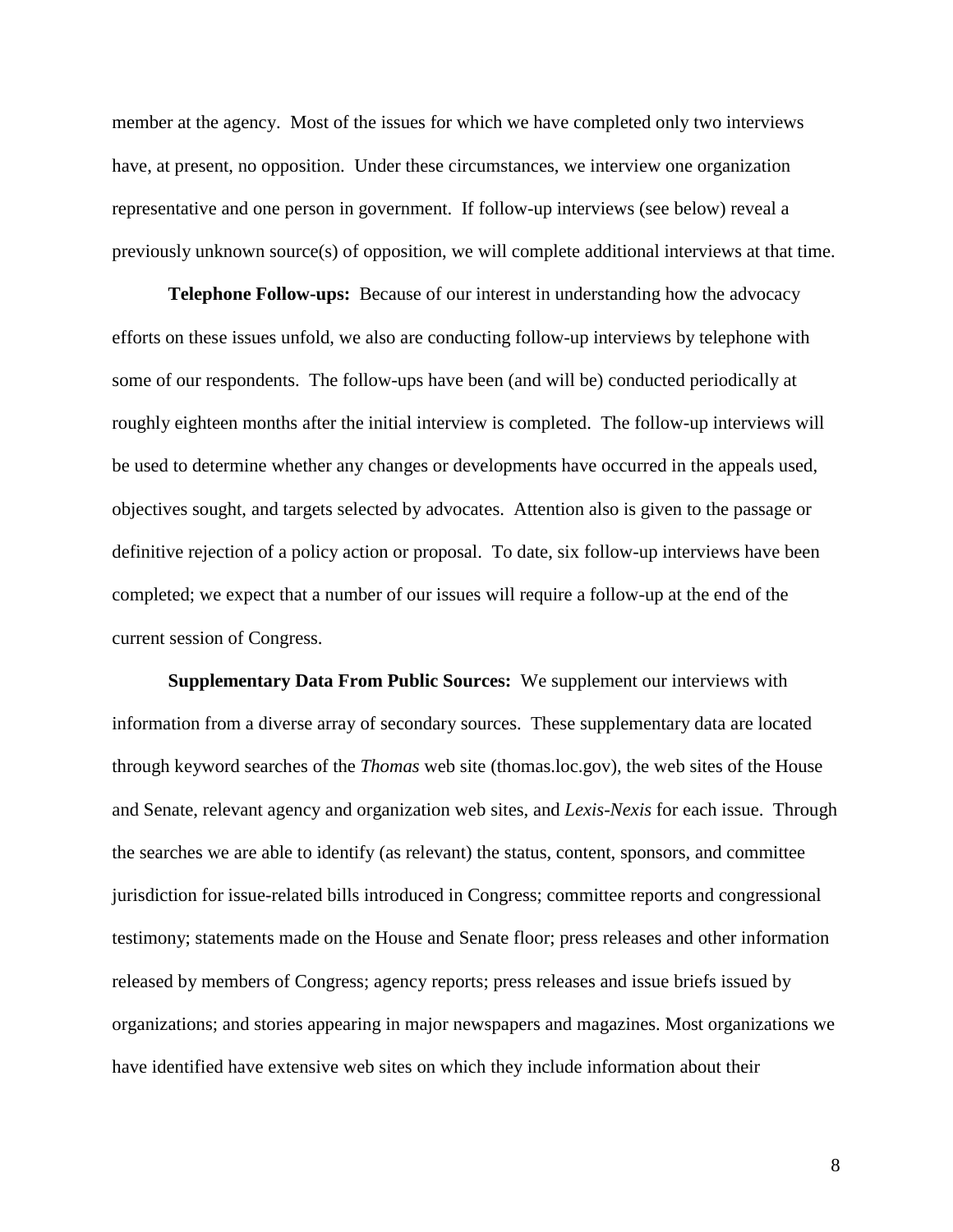legislative activities. We search not only the web sites of the organizations we interview, but also any other groups that are mentioned. Since groups and agencies may update their web pages periodically, deleting coverage of these issues as time goes by, we copy the full set of our findings on our own computers.

We also gather information about the contribution and lobbying activities of the organizations that are active on each of our issues, regardless of whether they were part of our interview sample. In particular, we gather information about the Political Action Committee (PAC) contributions made by each organization from the contribution files of the Federal Election Commission (FEC). These data will be gathered for the 1997 to 2001 time period. In addition, we plan to obtain the lobbying reports filed by each organization with the Clerk of the House to gather information about how much money the active groups expended on lobbying. Finally, because court cases and rulings are relevant or potentially relevant to a small number of our issues, we also identify whatever court documents (e.g., briefs, rulings) are made public.

As a review of our list of study issues makes plain, this additional data collection varies dramatically in scope from issue to issue. Issues like managed care reform and Permanent Normal Trade Relations (PNTR) for China are the subject of a voluminous amount of material both from government sources and outside organizations. In contrast, other study issues such as tax concessions related to electric utility restructuring, preventing needlestick injuries, and Medicare payment rates for clinical social workers are the subject of little published material.

Regardless of the amount of information available, our graduate assistants have begun systematically to collect and maintain these data in a web site for our project that will eventually be accessible to the public. For each study issue, the site will provide a narrative overview of the issue that introduces the central appeals and arguments made, the nature of the opposition, the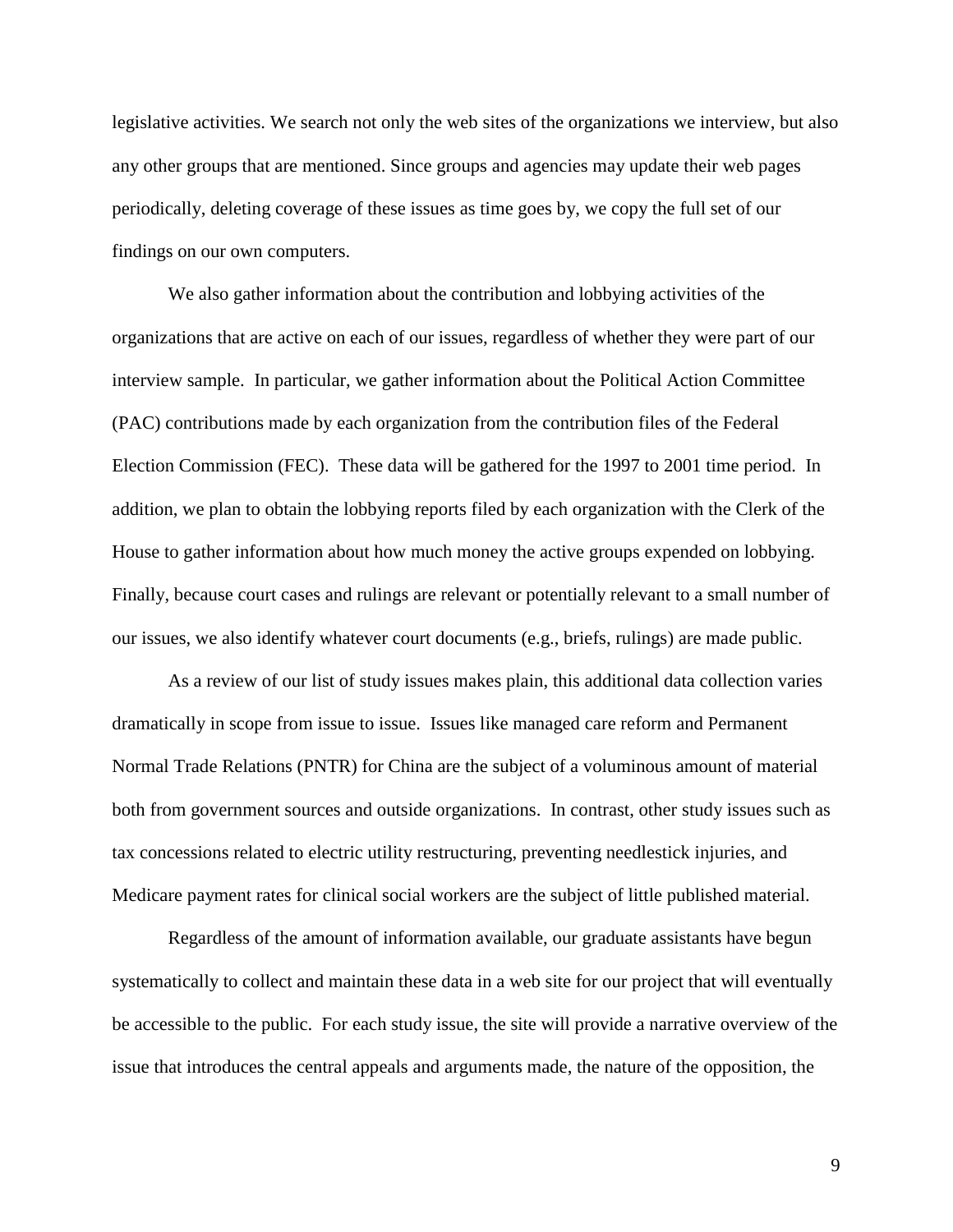venues of activity, the participants, the advocacy activities, as well as other information. In addition, the site will allow easy access to all of the data we are collecting from public sources. By way of example, consider the issue about broadening access to hearing screenings for infants. A visitor to the project web site can read an overview of the issue, look at the text of four bills on the topic that were introduced, read a relevant committee report issued by the House Appropriations committee, access testimony that was offered by two organizations at a hearing on the issue, examine a host of statements about infant hearing screenings that were made by members of the House and Senate, read press releases and issue briefs that were posted on an active organization's web site, and read four stories that appeared in various newspapers about screening infants for hearing loss. Our objective in making these data easily accessible is that they will be a tool for teaching about advocacy and the policy making process, and a tool for researchers who seek comparable information about the debate and advocacy efforts that occurred on any one or more of our 60 issues. Each issue will be the subject of a complete set of materials on the related web pages: a general case overview as well as copies of relevant legislation, regulations, news stories, committee hearings and testimony, and press releases. Students and scholars alike will be able to make their own comparisons from this full set of lobbying materials about a random sample of issues.

Having explained the process that we are going through, as well as our initial success in getting responses from those we have sought to interview, we turn in the next section to a brief discussion of some themes that are emerging from our initial reviews of our first interviews. We focus only on the topic of issue-definition here; in the future we expect to provide more complete coverage of these issues as well as to discuss a much broader range of issues related to our study.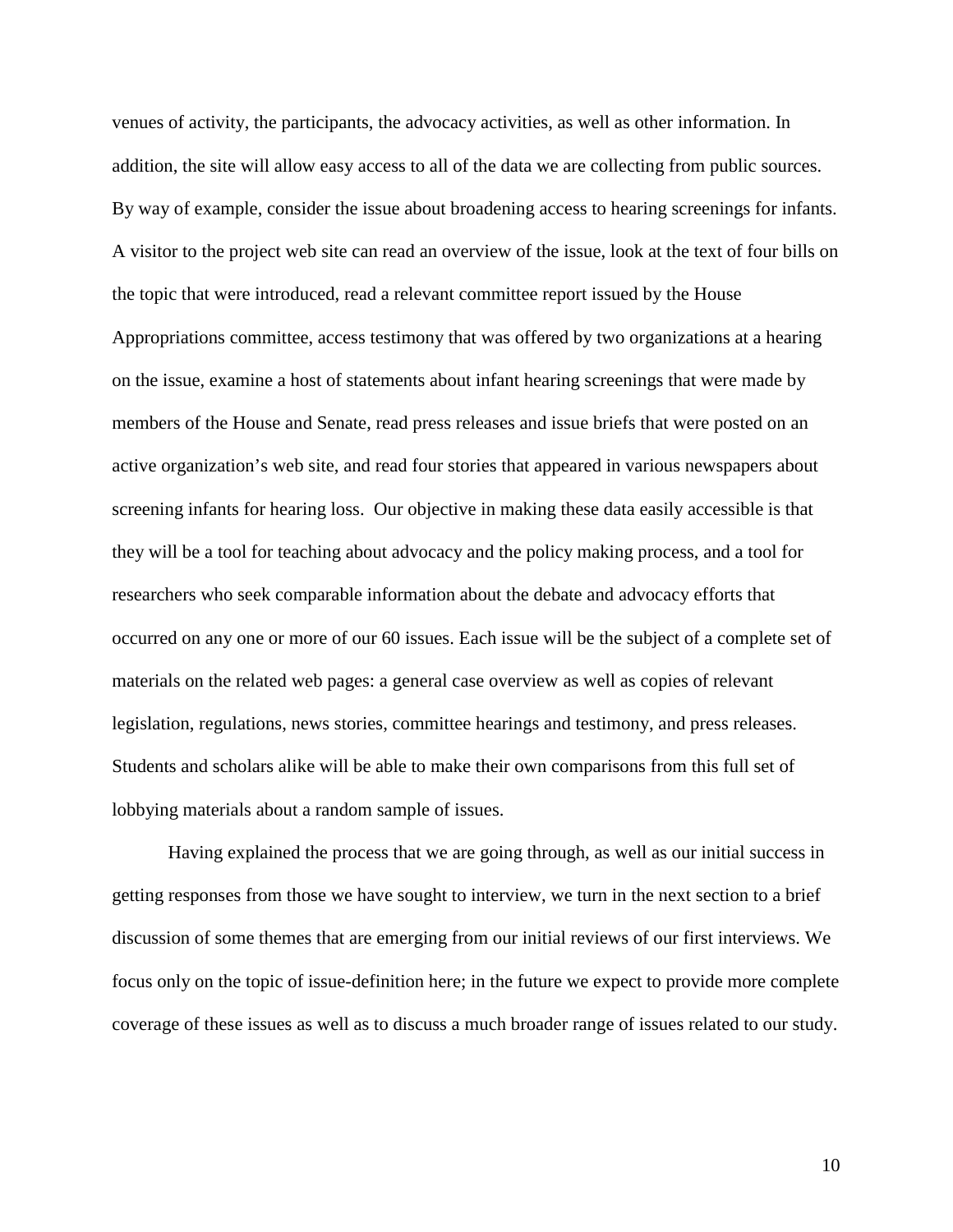#### **Some Preliminary Findings on Issue Definition and Lobbying**

When this project is complete we expect to code and systematically analyze the numbers and types of arguments and the kinds of evidence that policy advocates bring to bear on our sample of issues. We will examine not only how material resources, staff expertise, and lobbying connections affect advocates' efforts to shape policy outcomes but also how these forces compare with appealing arguments and evidence in support of one's position. In this section we present some preliminary notes concerning the question of dimensionality, based on our first experiences in the construction of these cases. Some of the results are surprising and may affect how we and others design projects to assess the importance of ideas and dimensionality in the policy process.

Making a decision along a single dimension of choice involves a simple process; one seeks to push the decision to a point as close as possible to one's preference ideal. Making a decision where two dimensions of choice are involved is slightly more complicated, since one's ideal point may be close to a proposal on dimension A, but more distant on dimension B: how does one make the trade-off? Decision-making where many dimensions of choice are in play inevitably involves differential weighting, or paying more attention to one dimension than another. There is little reason to think that individual policymakers change their preferences along single dimensions of choice, at least in the short term. However, they can change the level of attention that they pay to the various dimensions of debate, especially when others around them are doing the same. With these changes in the levels of attention that they pay to different dimensions, their willingness to agree to a given policy proposal may also change. Any instability in issue-definitions, then, can be related to instability in policy outcomes. This is why Riker correctly pointed to the multidimensional nature of most policy debates as a potential source of instability in politics. We have little information, especially of a systematic nature,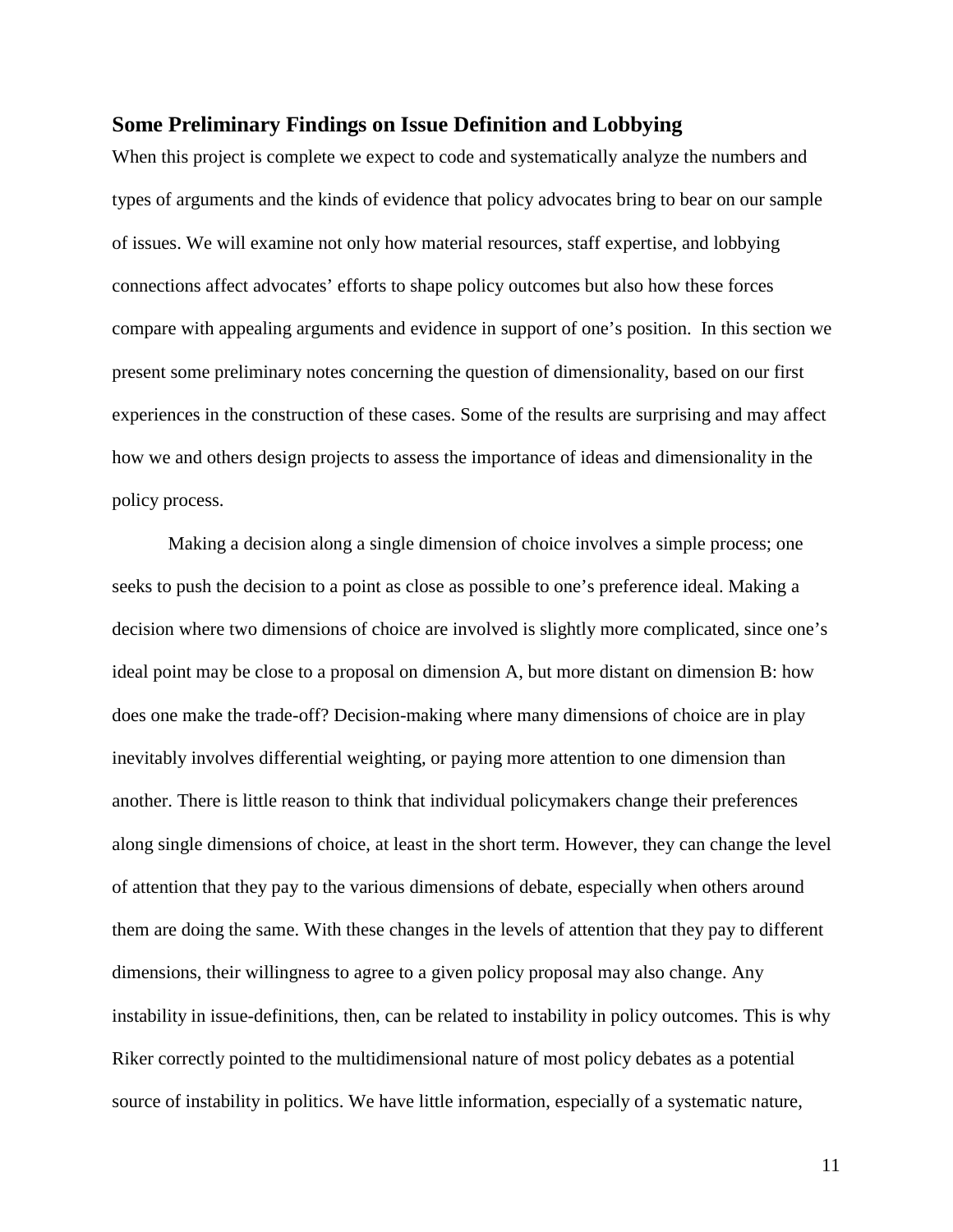about how common it is in politics for previously discounted dimensions of discussion to become more prominent, or for outcomes to shift in response to changes in the levels of attention paid to the various dimensions of discussion (cf. Riker 1988; Jones 1994). We hope to provide some of this here.

First, each of our cases is multi-dimensional. There is no case in our sample, and probably none in government, where all agree that there is only a single way of describing what is at stake. Second, the various dimensions, or elements of debate, are widely known by all participants and they are typically not subject to dramatic redefinitions at any given time. In other words, heresthetic maneuvers described by Riker (1986) are not common, despite the fact that virtually all public policies appear to be potentially multi-dimensional. Why is this the case? Are institutional procedures the only things that stand between us and a chaotic cycling of policy preferences? In fact, there are a great number of sources of stability in politics; some of them institutional but others noninstitutional. We discuss several in turn.

The first source of stability in issue-definitions in public policy is very simple: Almost all lobbying takes place concerning the expansion, restriction, or modification of an existing government program. Coalitions line up almost automatically based on their support or opposition to the program in question, and these coalitions are rarely new. Rather, previous supporters of the program argue for an expansion of it, and opponents continue their opposition; a great proportion of the cases we have studied involve the expansion or the contraction of an existing program. This is the trench warfare of the lobbying process, and it is not the stuff of high rhetorical flourish. Rather, it concerns the long-term and repetitive efforts to establish a case. Over the long term, that is, across the decades, many of these issues may well be the object of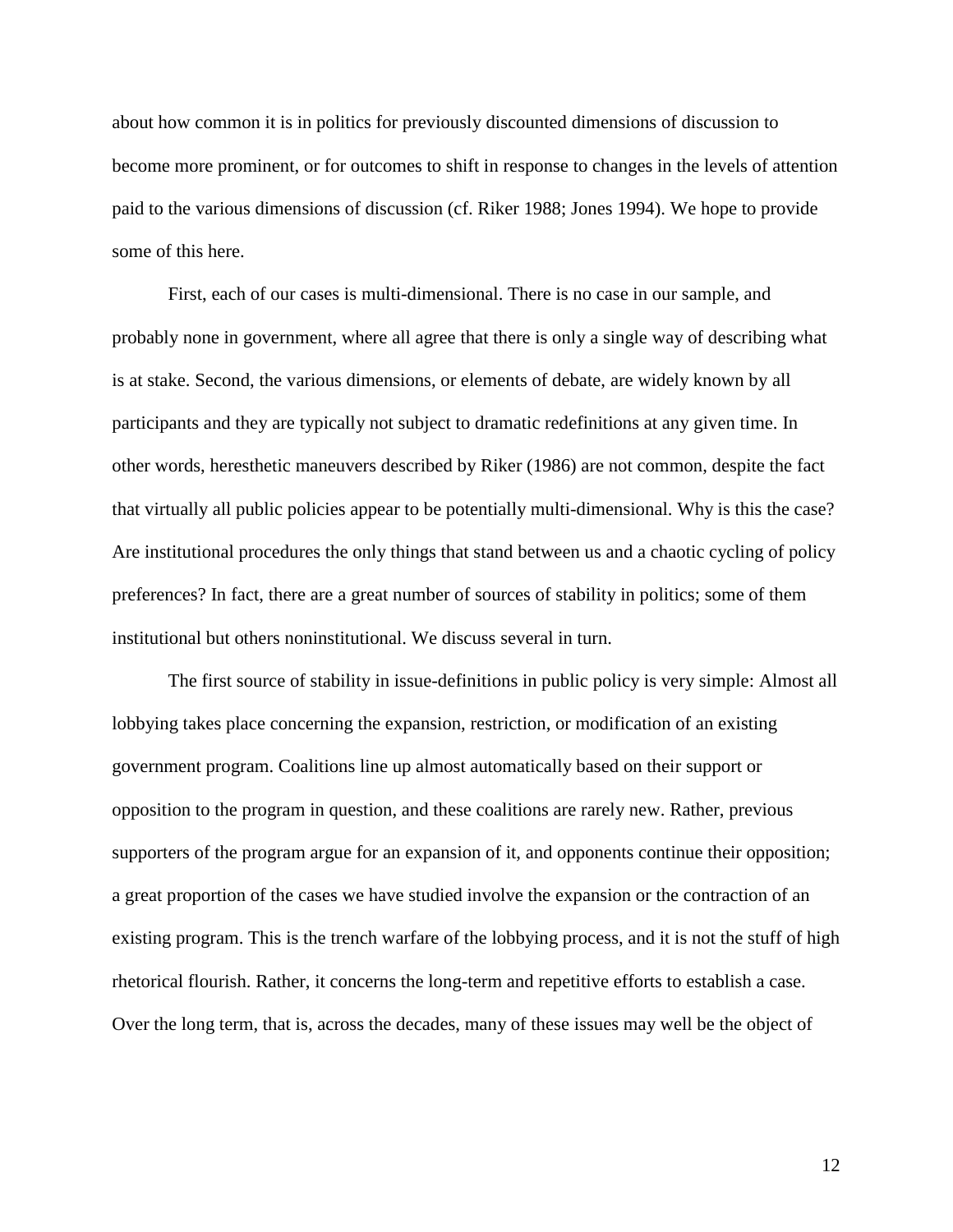dramatic redefinitions, but in any given Congress most of the coalitions of support and opposition are simple recreations of the coalitions that existed the last time.

The second source of stability, strongly related to the first, is that Washington policy debates are dominated by budget scoring done by the Congressional Budget Office (CBO), the Joint Committee on Taxation, or others. Members of Congress are centrally concerned with constructing the federal budget. Immediately upon presentation of an idea, members begin to talk about the costs, and many will react to the issue based solely on this dimension. Costs are narrowly construed, however, to include only costs to the federal budget, and often only to the costs to the part of the federal budget under the jurisdiction of a given committee. Costs to the private sector, to the states and localities, to individuals, or even to other federal programs may or may not become part of the debate; similarly benefits or savings to those groups may or may not be discussed. The one certainty is that budget analysts will estimate the impact of the proposed policy change on the anticipated federal surplus. Obviously, many costly items are accepted, but it can be a daunting legislative task to overcome the initial hurdle of cost.

An example comes from one of the first cases we completed regarding the Medicare payment rate for clinical social workers providing mental health services in nursing homes. For some time, this was a niche service for clinical social workers in that they were more likely than psychiatrists and psychologists to work in nursing homes. Moreover, relative to other potential service providers, the clinical social workers provided the services more cheaply because their Medicare reimbursement rate was less than that of the other potential providers. But language in the 1989 Omnibus Budget Reconciliation Act (OBRA) and the 1997 Balanced Budget Act (BBA) combined to make it difficult for clinical social workers to continue to be reimbursed by Medicare for the services they provide in nursing homes. Several members of Congress,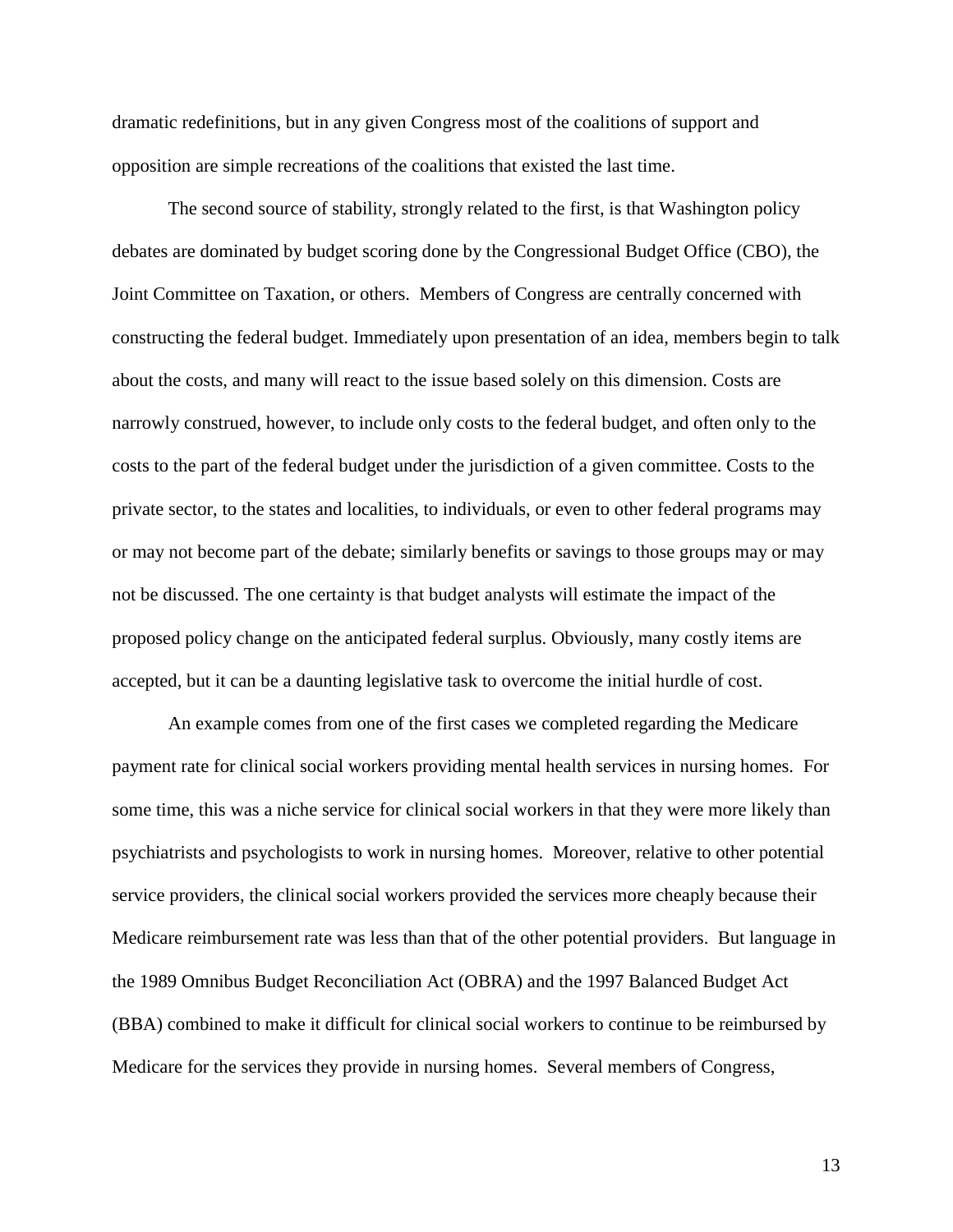administrators at the Health Care Financing Administration (HCFA) who oversee the Medicare program, clinical social workers, and even psychologists and psychiatrists (the other potential service providers) agreed that the provision of mental health services in nursing homes could be adversely affected by the changes resulting from the language in the BBA and OBRA, and that reductions in service conflicted with the goals of the Medicare program. But when a proposal to remove the service provision barriers to clinical social workers was presented in Congress, budget scoring had a considerable impact on the decision.

First, budget analysts ignore the benefits of increased health and well-being to nursing home residents—those have no impact on the budget. Second, they ignore the savings to Medicare from having clinical social workers provide the services rather than psychologists and psychiatrists who are reimbursed at higher rates; the models they used in this case did not include consideration of who provided the service (and at what cost), only whether or not the service was provided. Third, and perhaps most important, they report the proposal as imposing a cost increase on the government (via Medicare) because treatment that is not being provided as a result of the OBRA and BBA legislation would be provided if the change were made. A sick person not receiving needed (and Medicare-covered) treatment poses no costs to Medicare. We can be certain, in other words, that in a case like this (and we have several in our sample), costs will be automatically included; benefits may or may not be. The job of the advocates in and out of government who favor the change is more difficult as a result.

In the case of the clinical social workers, they had some success in raising public and congressional awareness of the benefits of the mental health services they provide to the elderly, and they made a strong case that the current exclusion of their services was the result of an inadvertent error in the previous legislation. (Staffers had taken a list of service providers from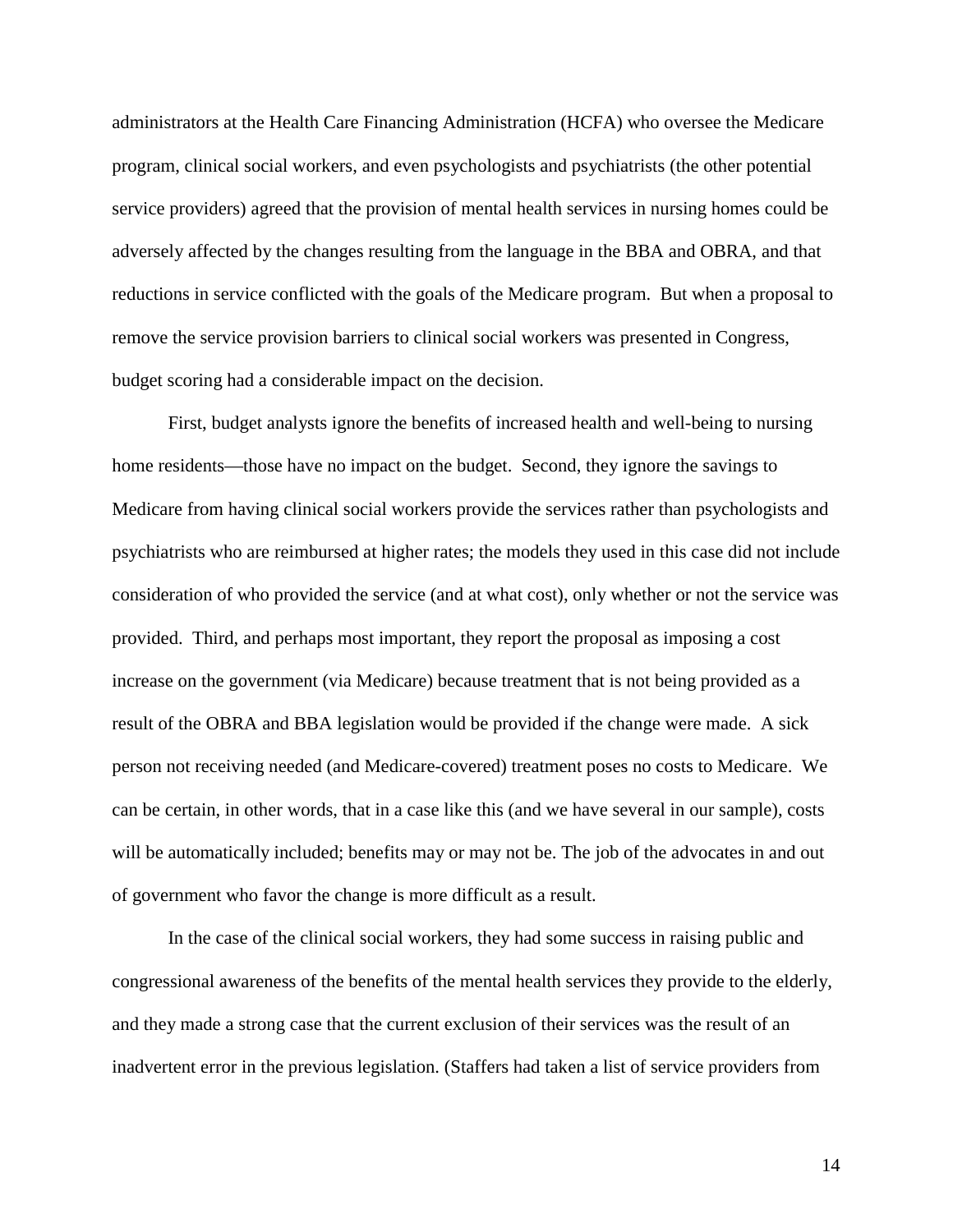legislation dealing with hospitals and included it here in legislation dealing with nursing homes; no one from the clinical social work community was involved or aware of this change at the time.) Despite some success in raising awareness of their issue, and in spite of the admission by congressional staff that the policy probably was adopted in error, the social workers were still faced with the problem of overcoming the problem of the budget scoring.

Third in our list of reasons for policy stability is that Washington is full of policy experts, staff members, and advocates who already know the ins and outs of many programs in government. There are few novel arguments to those in the know. Redefinition occurs when groups not previously aware of the program, or not as familiar with it, begin to take an interest. This means, as Schattschneider (1975) made plain, that agenda-setting and raising awareness of issues to new constituencies is fundamental to the process of issue-definition. But attracting the attention of new groups of policymakers is itself a difficult task, far beyond the lobbying capacities of many groups. So another source of stability is simply that those involved in the program are not novices; they already know the arguments. Moreover, they interact regularly with other policymakers and organizational advocates who also know the arguments. Allied advocates on various sides of an issue work together repeatedly over time. If one coalition of advocates benefits from altering the lines of cleavage, the other coalitions with a stake in the issue will resist such a change. Certainly, new arguments can come along and the context may change leading to changes in opinions even by the experts. However, the type of radical restructuring of the dimensions of debate as described by Riker are rare as long as participation is restricted to the usual suspects. Redefinition and agenda setting are closely linked; pushing an issue high on the political agenda is not that easy. For most groups most of the time, it is out of the question.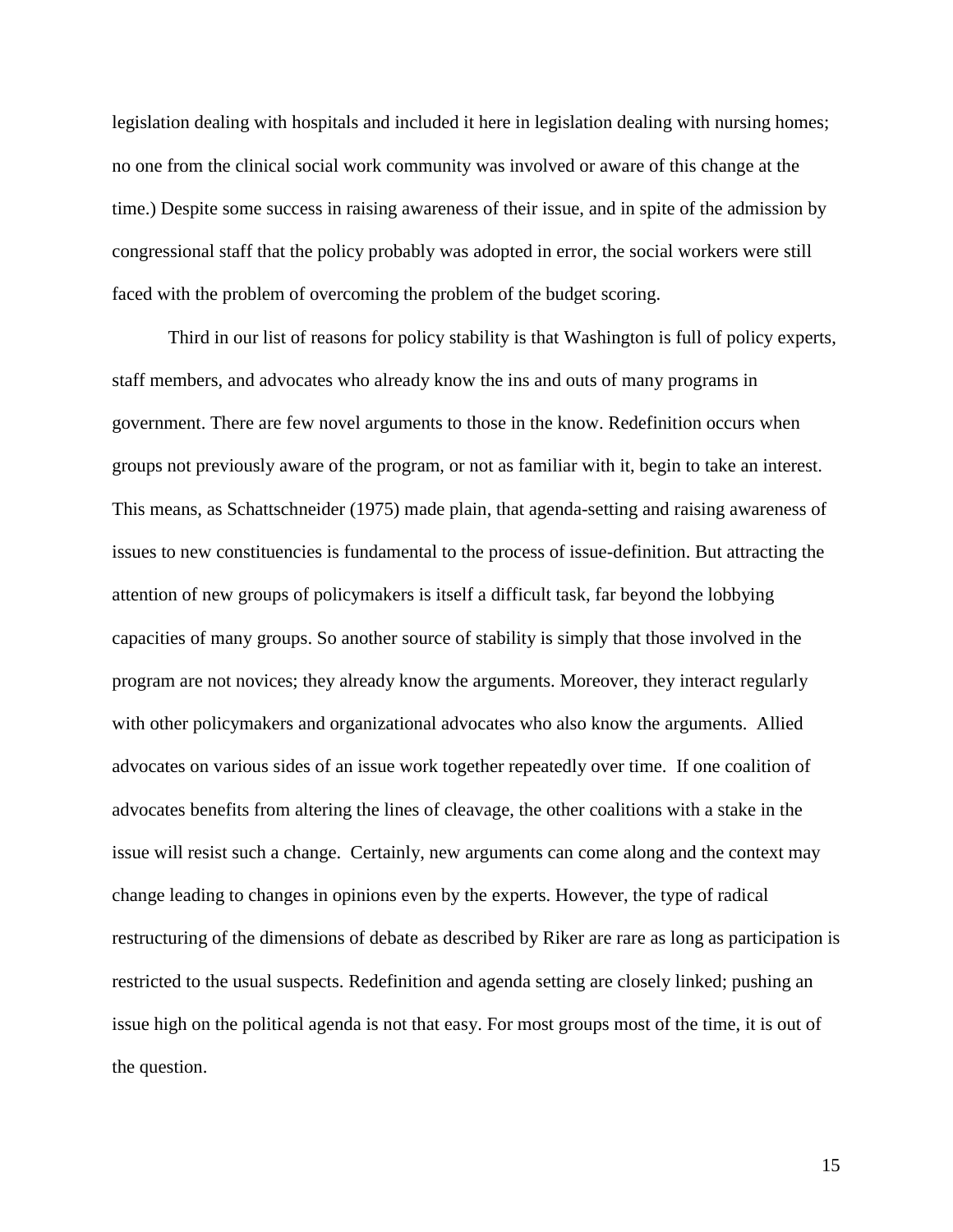A fourth element that restricts the redefinition process may be that much of what lobbyists choose to do is based on their expectations of how others will behave. It is difficult to underestimate the importance to the behavior of one policymaker of that person's expectations of the reactions of others. A good example comes from a recent EPA decision to enact new, tougher, standards for the sulfur content of gasoline. There was little to indicate that EPA would adopt a particularly tough standard on this issue a few years ago. However, research increasingly showed that cleaner burning engines could be made most efficiently if the fuel recipe were changed dramatically to lower the content of sulfur. Advocates for the change, including an odd alliance of environmentalists and the automobile industry, laid the groundwork for change by getting key members of Congress to signal to the EPA that they would support a change. EPA officials were not convinced that this should be the issue that they would focus on, but after seeing the technical evidence and the demonstrations of a strong coalition of support in Congress, they decided to make it a major environmental thrust. President Clinton signed the regulations in December 1999 lowering the sulfur content in gasoline to one-tenth the previously accepted level. There were debates, of course, but the interesting thing about this issue is that virtually no one was aware of the importance of sulfur in gasoline just a few years before. Environmentalists did not focus on it particularly, and industry researchers had not developed a consensus that it mattered more than other things. When this research came to light, however, environmental groups were careful to build a strong coalition by convincing each other first that this fight was winnable; only by convincing others that there was a strong possibility of success would others find it useful or worthwhile to become involved. The expectation of success created a self-reinforcing process that quite rapidly led to a large coalition of environmentalists, and the support of the automobile industry changed the dynamics in Congress dramatically. From the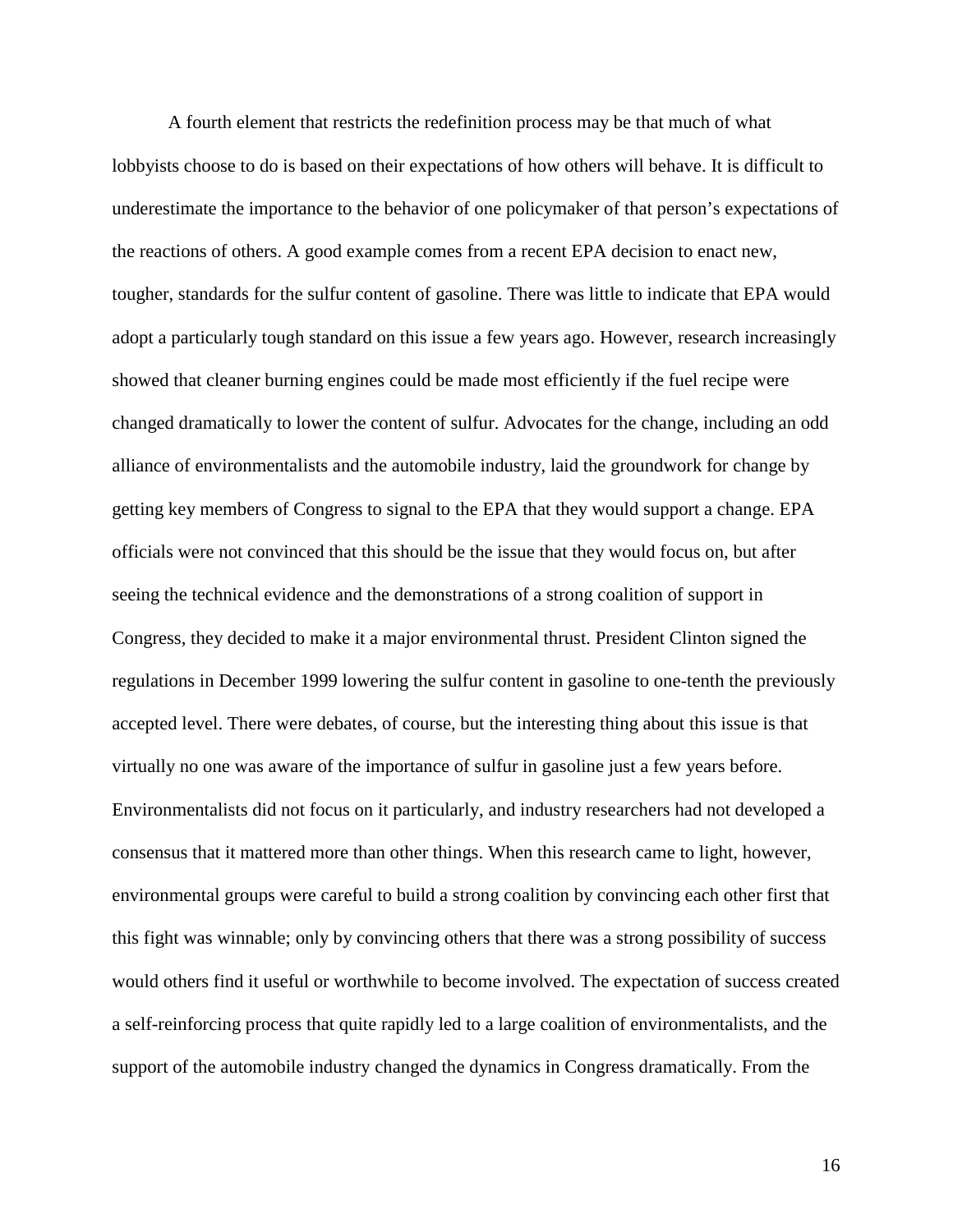perspective of EPA as well, these developments also signaled that Congress would not raise a massive fight on the issue, and any administrator should be anxious to provide popular and successful reforms for which the President can claim credit. From a little known issue a few years ago, this case led to a dramatic reform. Further, the petroleum industry strongly opposed the issue, and one of the most powerful lobbies in Washington appears to have been a clear loser here. The process of policy change resulted from many things, but of particular importance here seems to have been the expectation of success. Lobbyists prefer spending their time on issues that may really be going somewhere. (Even in losing, expectations mattered; the oil industry did not fight this issue as strongly as it might have. Perhaps they knew they had a losing issue here and made the strategic decision not to waste resources on a fight that was not likely to be won.) Thinking about these considerations of expected success helps explain why issues in Washington can suddenly become "hot."

Expectations of success matter greatly to members of various Washington constituencies. When first faced with the PNTR battle, labor union lobbyists explained that their most immediate problem was to overcome an expectation that they had no chance of victory. Because the annual vote on China's Most Favored Nation (MFN) status was typically lopsided, and because many of those they hoped would oppose PNTR had a record of supporting MFN, they first had to explain that one was not a precedent for the other. This was both in terms of the logic of the vote, so no individual member would appear to be inconsistent, but also and at least as importantly, in terms of the expected outcome. If people expected that the vote would be lopsided, they would not want to waste their efforts in a losing battle. It takes a lot of resources, and a lot of coalition-building, for a group to demonstrate that an issue is going to be close. Once others know it is going to be close, the dynamics can change dramatically.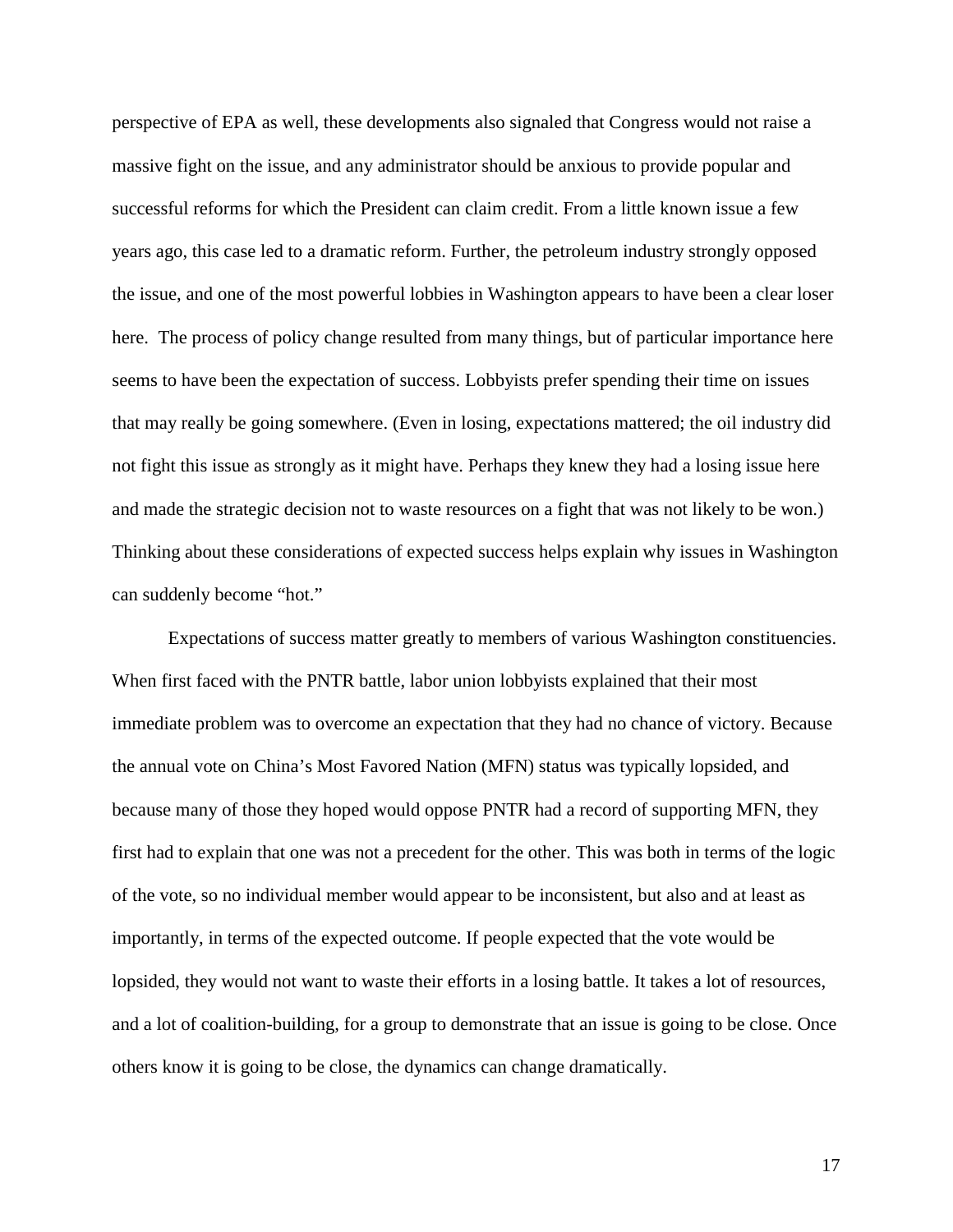Taken together, the two sources of stability we just described – the networks of policy expects in Washington, and the importance of individuals' expectations of the reactions of others and of the likelihood of success – make clear that when redefinitions do occur there will rarely be one heroic individual responsible for the policy change. Riker (1986) describes the case of Warren Magnuson, a senator from Washington State who opposed the Defense Department's plans to move nerve gas from an overseas base to his state, and he notes with respect how Magnuson was able to convince his colleagues that the issue at stake was not which state gets the nerve gas, but rather the Senate's right to ratify treaties. His research into the issue showed him that bringing this material back from the overseas base where it had been stored was in fact a change in the nature of the treaty relationship with that country, and he pointed out to his colleagues that the administration had not properly consulted with the Senate on this issue. Now obviously the expected outcome of a group of senators voting on their own prerogatives to ratify treaties is quite different from the expected outcome on a vote concerning the first issue, and Magnuson may be remembered for this brilliant heresthetic maneuver. But how common are such dramatic arguments in the legislative process? Our study is leading to a conclusion that the short-term redefinition of an issue during legislative debate is exceedingly rare. Redefinitions occur, but they take longer and are rarely the result of one heroic entrepreneur.

The efforts that it took among environmentalists to affect the sulfur content of gasoline are such that only a small number of issues can be the objects of such mobilizations in any given Congress. A fifth important source of stability and another of our findings is that a small number of issues attract very large numbers of lobbyists, whereas a large number of issues are the subjects only of a small amount of lobbying. In the case of the sulfur content, those with an interest in promoting a major policy change were on the offensive, and they mobilized an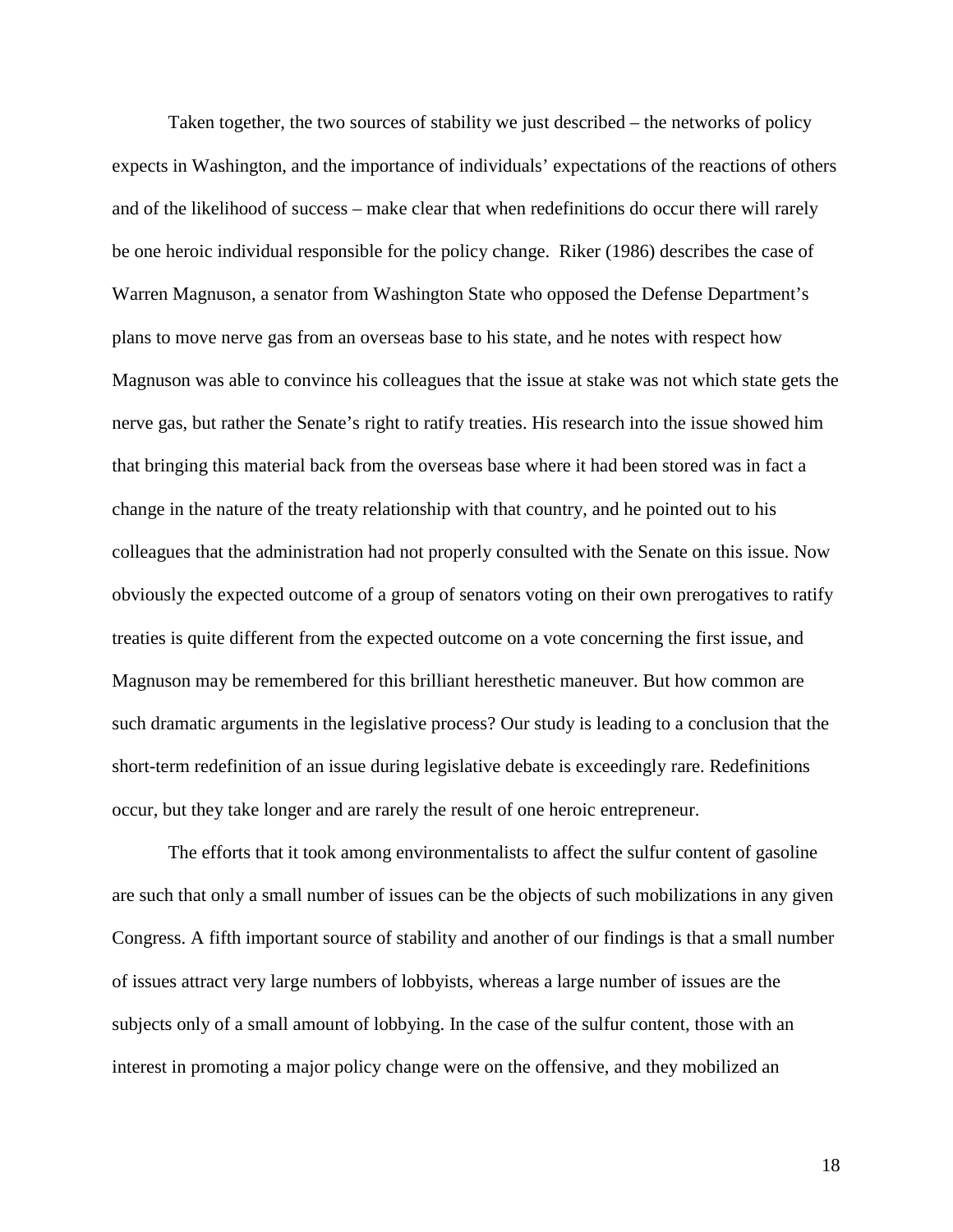impressive coalition and got most of what they wanted. But the lobbying resources of entire networks of interest groups can also be used up in such huge lobbying enterprises as those surrounding managed care reform, China trade issues, and other instances of expensive and highprofile lobbying campaigns. One labor union representative described in an interview how half of his union's entire lobbying resources were typically used up for just a single issue: the Clinton Health Care Reform, then NAFTA, then FastTrack, then PNTR. The flip side of this situation, of course, is that most issues on which lobbyists are active go on well below the radar screen and, as such, show few opportunities for dramatic redefinitions to occur.

A sixth important finding is that efforts at redefining issues can be squelched by government leaders with control over procedural issues. The President and the leaders of the House and Senate are often able to structure legislative debates in such ways as to avoid certain arguments, or to make them more difficult for their opponents to make credibly. As those who can set and control the rules of play, these governmental leaders have many advantages; for a lobbyist, the value of having close relations with the highest leaders of government could not be clearer (see Arnold 1990; Shepsle 1979). A simple example comes from the China trade disputes in the current Congress. China has already been admitted to the World Trade Organization (WTO); Congress regularly passes MFN status in its annual votes; supporters present the idea of granting PNTR to China in several important ways. First, since China is already in the WTO, to vote against PNTR is to fight a battle that has already been lost; China's involvement in the world economy is inevitable; the vote for PNTR is simply a part of that. Second, since MFN status passes by large margins, the movement to PNTR is consistent with most members' previous votes and avoids a costly, time-consuming, and potentially damaging annual ritual. Much of the value of these arguments comes from proper timing. The administration first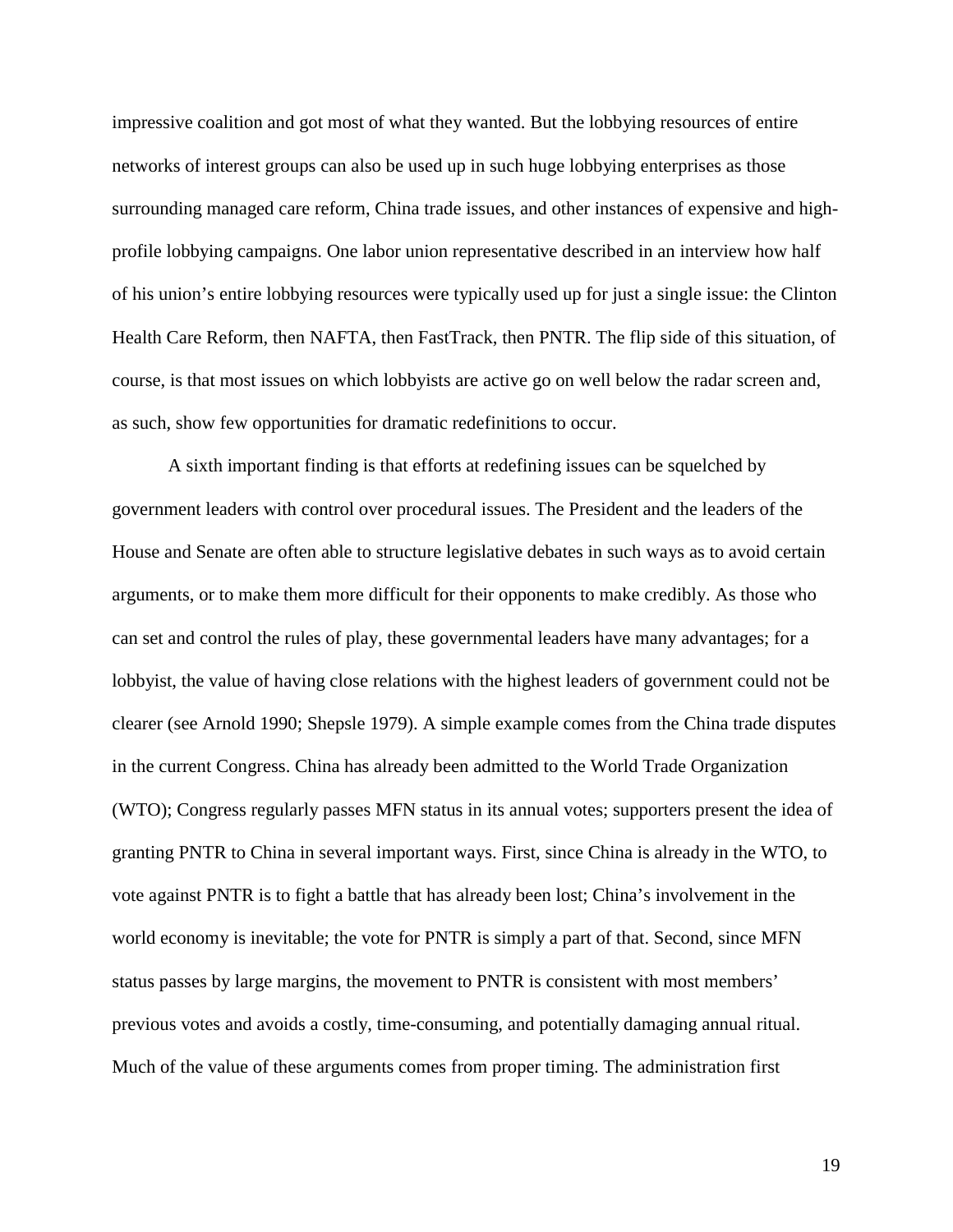worked in international institutions and multilateral trade organizations concerning China trade and then only after that was accomplished did the legislative battle begin. By controlling the timing of the debates, supporters of PNTR were able to make the debate seem superfluous. Of course there are counter-arguments, but our respondents among the environmentalists and the labor unions opposed to PNTR expressed their frustrations at the powerful agenda-setting tools at the disposal of the administration and the leaders of Congress. Control of procedures and rules can be a powerful in promoting the issue-definitions that government leaders prefer; this may or may not work to enhance stability, depending on the preferences of those in positions of institutional control, of course (Riker 1986; Shepsle 1979).

We have found in general that even if all our issues harbor the possibility of debates over their most proper issue-definitions that such debates are rare. More precisely the debates may well occur, but they are time worn and rarely subject to dramatic change. When change occurs, however, it often comes from a large-scale revision on how the entire Washington community thinks about the issue. Further, when it does occur, the results can be dramatic and long lasting. In any given Congress there may be few, if any, issues that are the objects of dramatic changes; most lobbying efforts, most of the time, involve "three yards and a cloud of dust." Over the longer term, however, there are a great number of changes in Washington understandings of various policies, and the continued efforts by those involved to gather support, to generate statistics, and to build a coalition for their way of thinking of things can have dramatic consequences. We hope in this project to demonstrate the limits and the possibilities of lobbying and persuasion.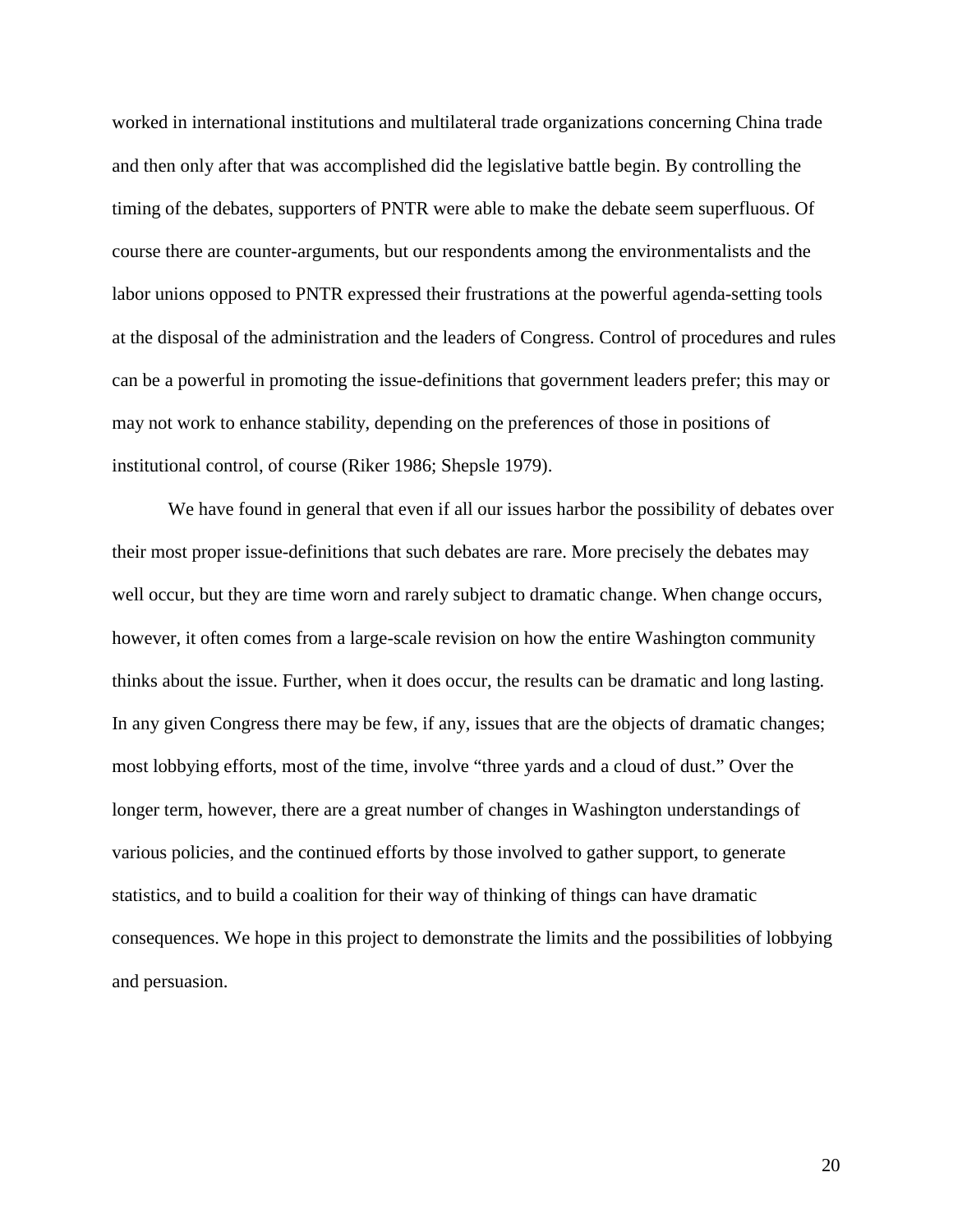#### **Conclusion**

Our challenge in this research project is to understand the forces that constrain and facilitate interest groups' efforts to redefine issues and to affect government policy in a random sample of issues. Many scholars have noted the importance of issue-definition in explaining policy change, but few have studied how it is done (for an exception see McKissick 1997). Our collective knowledge about the interrelationships among lobbying, issue-definition, and policy change is sparse. As is appropriate in such a circumstance, our project has cast a very wide net in the search for information about the importance of evidence and argument in the lobbying process. We are using interviews, documents, and the public record to begin to map out the relative attention paid to various arguments and pieces of evidence in our sample of issues. Some of these issues are highly visible public controversies (trade with China, health care reform), while others are very small in scale, involving little or no controversy or opponents (one of our issues, retention of a particular defense-budget line-item, involves so few players that we cannot be more specific about it without revealing the identities of our issue identifier). Our resulting data sets will allow the systematic comparison of the use of evidence and arguments in the lobbying process across both groups and issues.

This project is feasible in part because five researchers agreed to work together to complete it. Political scientists are much less likely to collaborate on large research projects like this one than are scientists in many of the physical sciences, or scientists whose work requires them to share research sites (e.g. archeologists). But we believe that the field of political science would be the richer if more colleagues agreed to work together on larger-scale projects. The field of voting behavior would certainly look much different if not for the largest of the largescale political science projects, the National Election Studies. While interest group scholars certainly cannot replicate that particular model, large-scale projects on a more modest scale are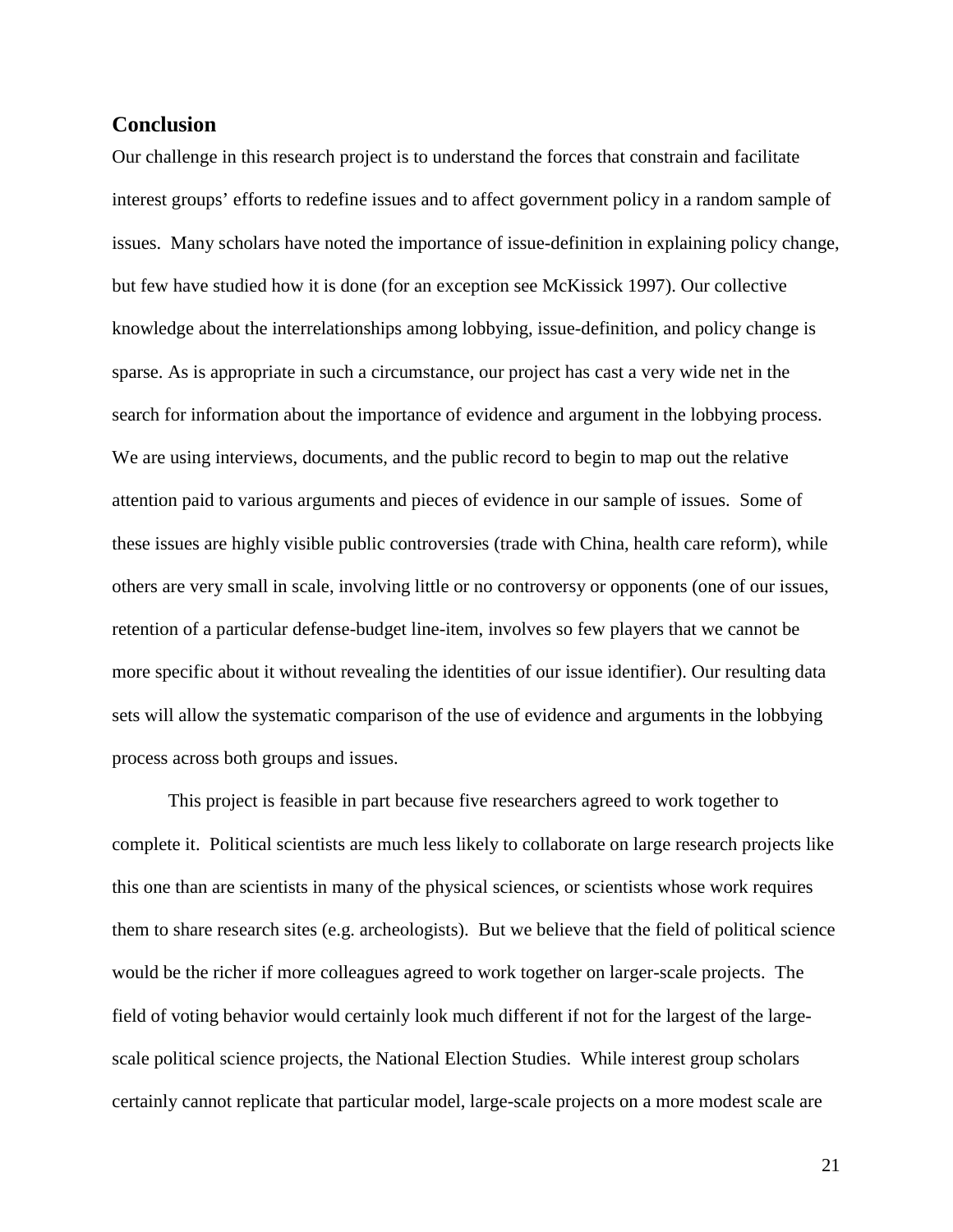feasible. Our project could not reach its expected scope with fewer primary researchers to conduct interviews, oversee the collection of data from secondary sources, and supervise student coders. With one year of the project under our belts and with approximately half of our initial interviews completed, we are more convinced than ever that such a large project can work smoothly. We expect, after an additional year of conducting interviews, to have completed initial interviews with an average of four advocates per issue on a total of 100 issues. During this time, our collection of information from secondary sources will continue, and coding of these data will begin in earnest.

The databases resulting from this project will fuel not only our own research, but that of others as well. By making each of the case studies as well as a summary set of statistical indicators available over the Web, we hope to generate more interest in the study of lobbying behavior and to provide the empirical backbone on which much further research can be based. We also expect that these case studies will prove useful as teaching tools, used to illustrate concepts about advocacy and policymaking. We hope to demonstrate not only that one can study issue-definition, argumentation, and the substance of the work done by lobbyists and policy advocates in Washington in a systematic manner, but also that research in many areas of political science can be done in a larger scale and in a more collaborative manner than has typically been done in the past.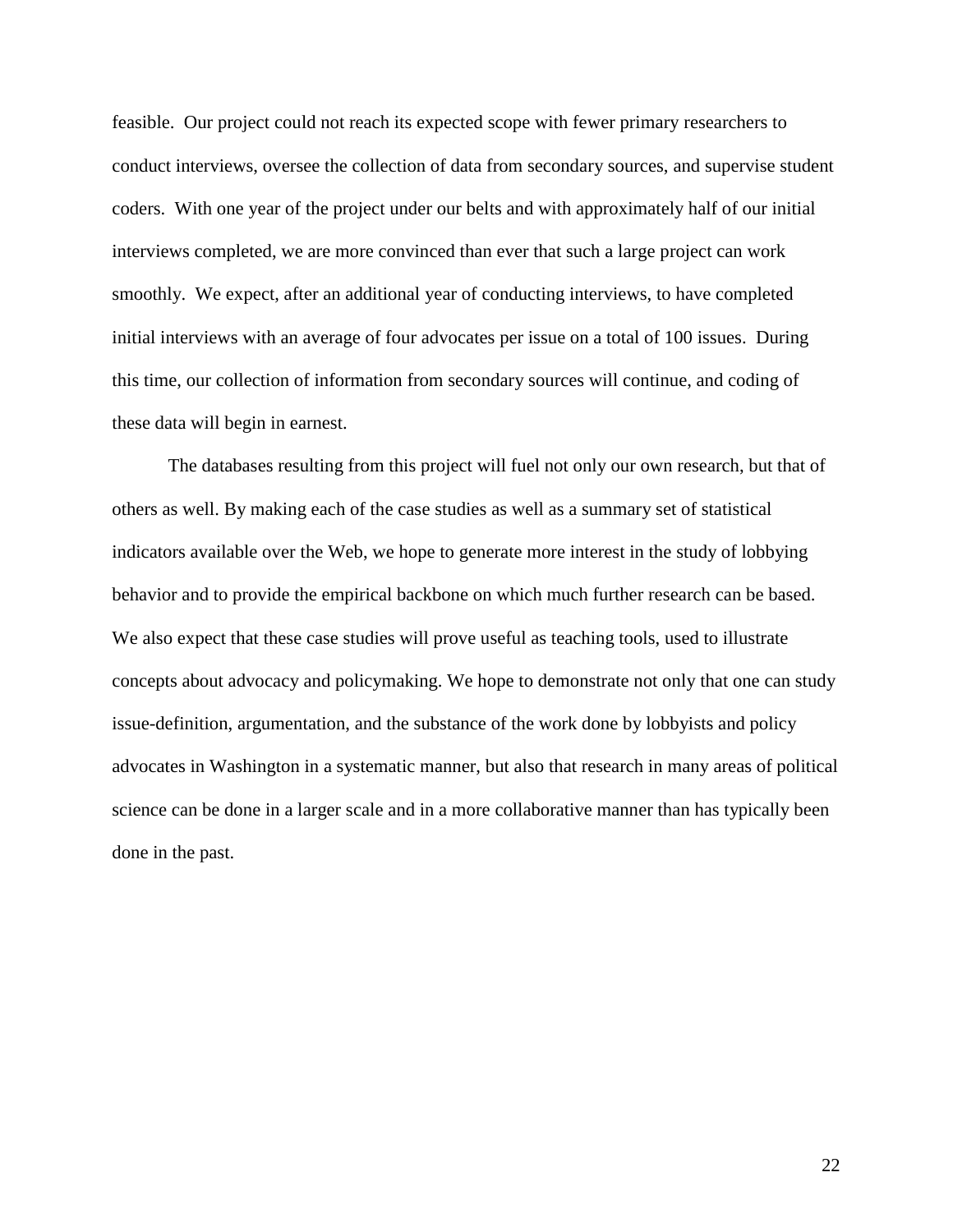### **References**

- Arnold, R. Douglas. 1990. *The Logic of Congressional Action.* New Haven: Yale University Press.
- Baumgartner, Frank R., and Beth L. Leech. 1998. *Basic Interests: The Importance of Groups in Politics and in Political Science*. Princeton, N.J.: Princeton University Press.
- Baumgartner, Frank R., and Beth L. Leech. 1999. "Studying Interest Groups Using Lobbying Disclosure Reports." *VOX POP* 17 (3): 1-3.
- Baumgartner, Frank R., and Beth L. Leech. 2000. "Lobbying Alone or In a Crowd: The Distribution of Lobbying in a Sample of Issue." Presented at the Midwest Political Science Association meeting, Chicago.
- Jones, Bryan D. 1994. *Reconceiving Decision Making in Democratic Politics.* Chicago: University of Chicago Press.
- McKissick, Gary. 1997. Issue Manipulation: Interest Group Lobbying and the Framing of Policy Alternatives. Ph.D. diss., University of Michigan.
- Riker, William H. 1986. *The Art of Political Manipulation*. New Haven, CT: Yale University Press.
- Riker, William H. 1988. *Liberalism Against Populism.* Prospect Heights, Ill.: Waveland Press.
- Schattschneider, E.E. 1975. *The Semisovereign People: A Realist's View of Democracy in America*. Fort Worth, TX: Holt, Rinehart and Winston, Inc.
- Shepsle, Kenneth A. 1979. Institutional Arrangements and Equilibrium in Multidimensional Voting Models. *American Journal of Political Science* 23 (1): 27–59.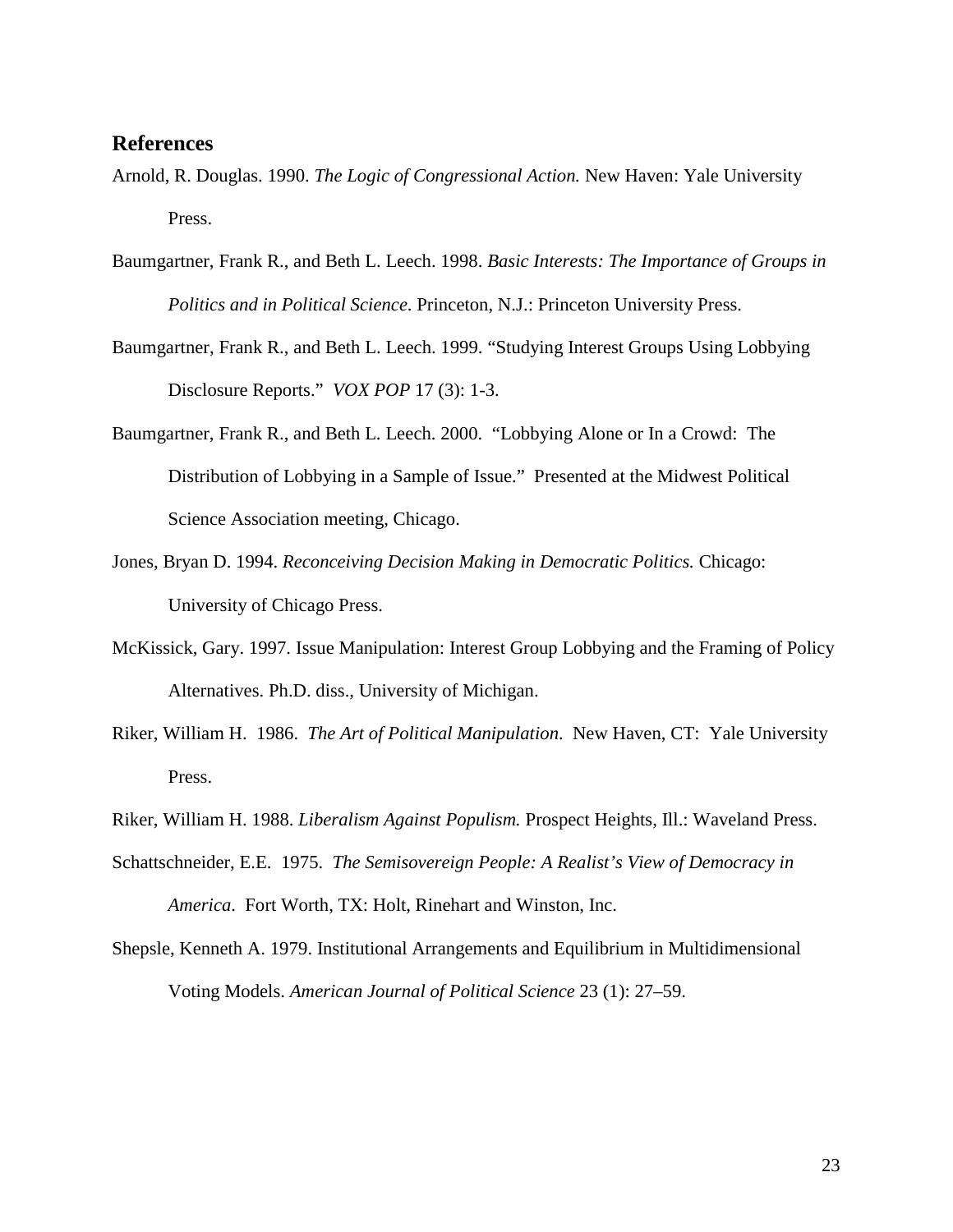# **Protocol: Issue Identification Interviews**

(1) Could you take the **most recent** issue you've been spending time on and describe what you're trying to accomplish on this issue and what type of action are you taking to make that happen?

The issue we talk about doesn't have to be associated with a particular bill, rule, or regulation, and it doesn't have to be an issue that's been receiving coverage by the media—whatever issue you've most recently spent a significant amount of time on is fine so long as it involves the federal government.

[*If the interviewee seems uncomfortable picking an issue or expresses concern about boredom, etc*.] How about if we talk about whatever issue most recently came across your desk?

- *probe about lobbying activities, lobbying targets*
- (2) *Recap what they're doing and what they're trying to accomplish*. So who else is involved in this issue both inside and outside of government?
	- *probe about coalition partners (formal or informal)*
	- *probe about who they are speaking with about this issue*
- (3) So you're talking to these various people [*be specific if it's relevant*] about why it's necessary to move forward on this issue [or, if relevant, why it's necessary to prevent something from happening, etc.]. What's the fundamental argument you use to try to convince people to do this?
	- *probe about different arguments for different targets*
	- *probe for secondary arguments*
	- *probe for partisan differences in terms of how people respond to this issue*
- (4) What impediments do you face in achieving your objectives on this issue—in other words, who or what is standing in your way? What arguments do they make?
	- *probe for the arguments of opponents and others*
- (5) I was wondering if you could tell me a bit about whether and how your organization uses research when you communicate with other organizations and people in government. From talking to people in organizations like yours I've noticed that some emphasize research and try to supply their representatives with a steady stream of original research and data to be used in presentations with government officials, their aides, and others. Others say that if research or data are needed they can be gotten from think tanks, universities, research organizations or consultants. And then there are others who don't spend a lot of time gathering issue-related research at all.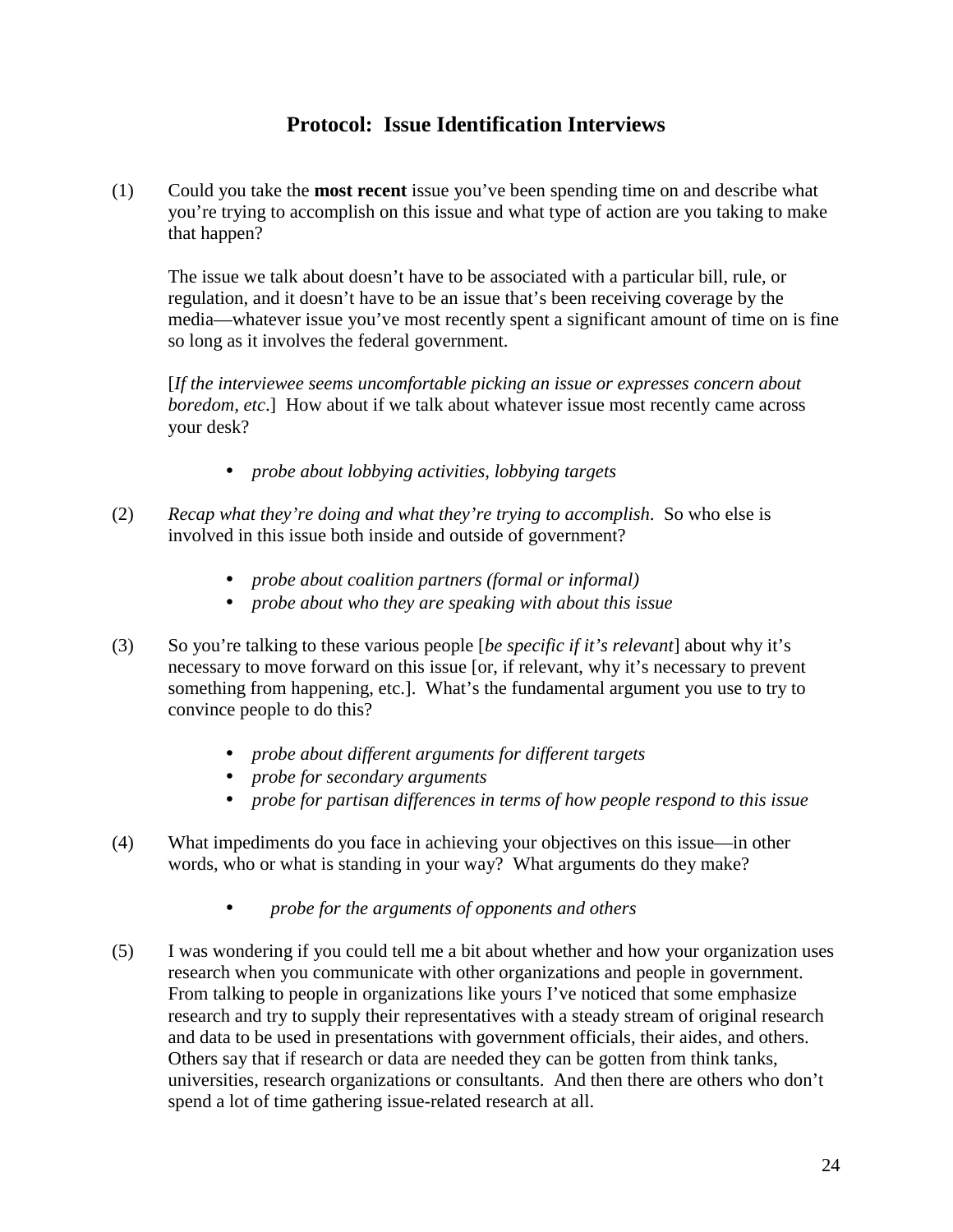Where along this continuum would you place this organization? Do you rely a lot on research when you talk to people in government/other groups? If so, do you do much research in-house?

- *probe for examples about the type of research they do in-house, whether and how often they gather it from outside sources, and what types of outside sources they rely on*
- (6) Now I'd like to ask you a couple of general questions about your organization. How are you organized here in terms of people and units that are involved in public affairs and advocacy?
	- *probe for the different units within the organization that play a role*
	- *probe for the number of people in these units*
- (7) Before we finish up, could you tell me about yourself and how you came to work at this organization?

*[If appropriate, ask for permission to follow up later. Also obtain copies of documents and web site citations.]*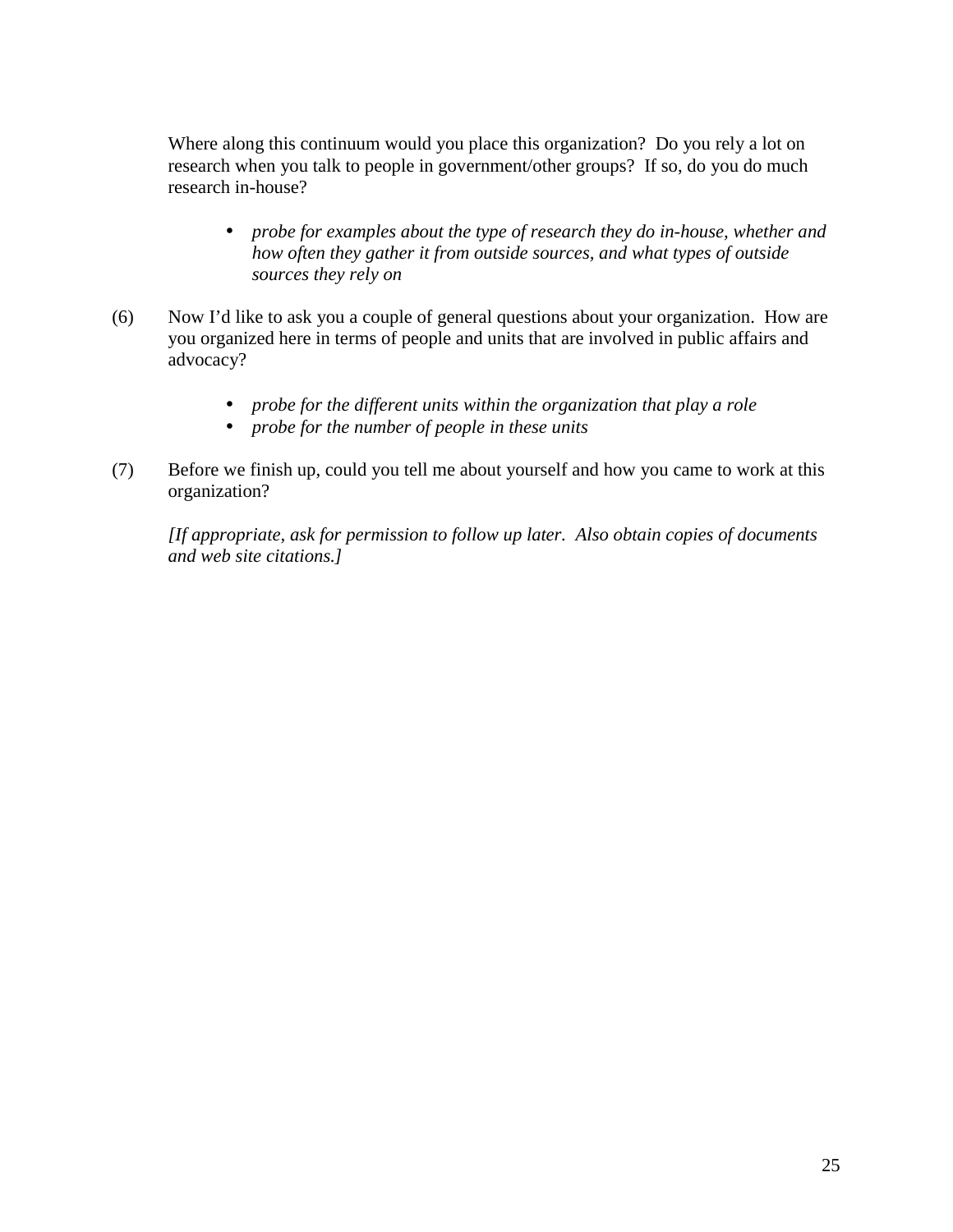# **Protocol: Subsequent Interviews**

- (1) As I mentioned on the phone, I'd like to talk about your efforts on *[issue]*. What are you trying to accomplish on this issue and what type of action are you taking to make that happen?
	- *probe about lobbying activities, lobbying targets*

Questions 2 through 7 are identical to those used in the Issue Identification Interviews.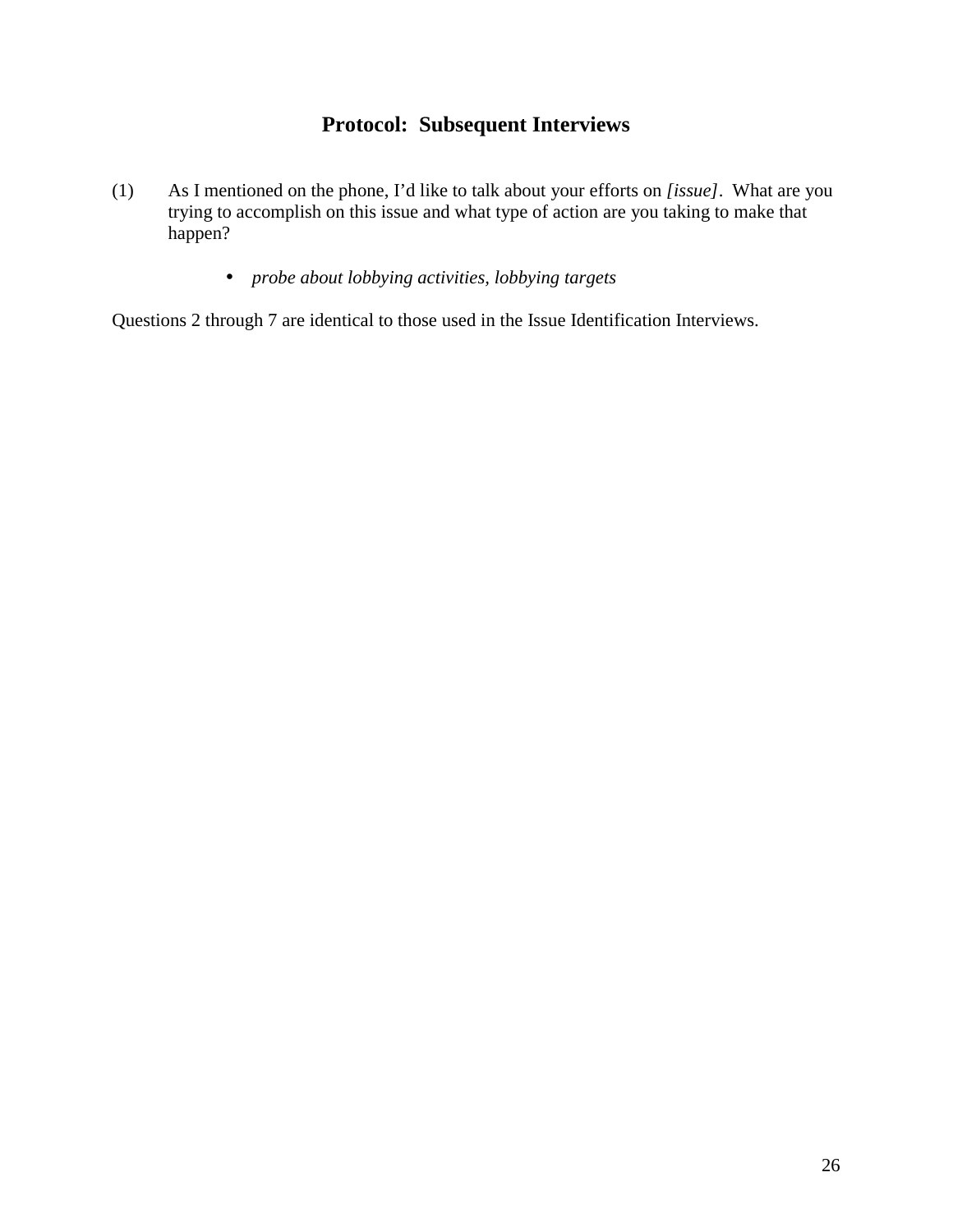# **Protocol: Follow-Up Interviews**

- 1a. If the status of the issue is known, ask: I am aware [*explain what is known about the official status of the issue*]. Has anything else happened with this issue since [*month of initial interview*]? [*Probe about changes in venue; if status is unclear, probe to see if the issue is, realistically, still alive*]
- 1b. If the status of the issue is not known, ask: So I was wondering if you could tell me what's happened with [*issue*] since [*month of initial interview*]? [*Probe about changes in venue; if status is unclear, probe to see if the issue is, realistically, still alive*]
- 2. If the issue is not alive, ask: Do you foresee this issue coming up again in perhaps some other form or coupled with some other policy or directed at some other set of policymakers?
- 3. One of the things we talked about in our meeting was the other people who were actively involved with this issue. You mentioned [*specific names of policymakers, staffers, other lobbies*]. Are these people still involved? Are there any new players on this issue?

3a. [*If relevant*] Have you continued to work with [*names of coalition partners*]?

- 3b. Are you working with any people or groups that you weren't working with the last time we spoke?
- 3c. You also mentioned that you were targeting [*names of members of Congress, agency personnel, etc.*] on this issue. Are these people still your targets? Do you have any new targets on this issue?
- 4. When we spoke last time, you said the primary argument you were using to advance your position on this issue was [*describe argument*]. Is that still your main argument, or have you incorporated other arguments at this point? [*If new arguments added, probe for which is primary and why the new arguments are being used*]

4a. [*If relevant*] Why has your argument changed?

- 5. So, looking back at what's happened so far, do you feel that your organization [*you*] had an impact on this issue?
- 6. You've already been very generous with your time so let me bring this to a close. I just wonder if there's something else on this issue that I should be asking about?

*[If appropriate, ask for permission to follow up later.]*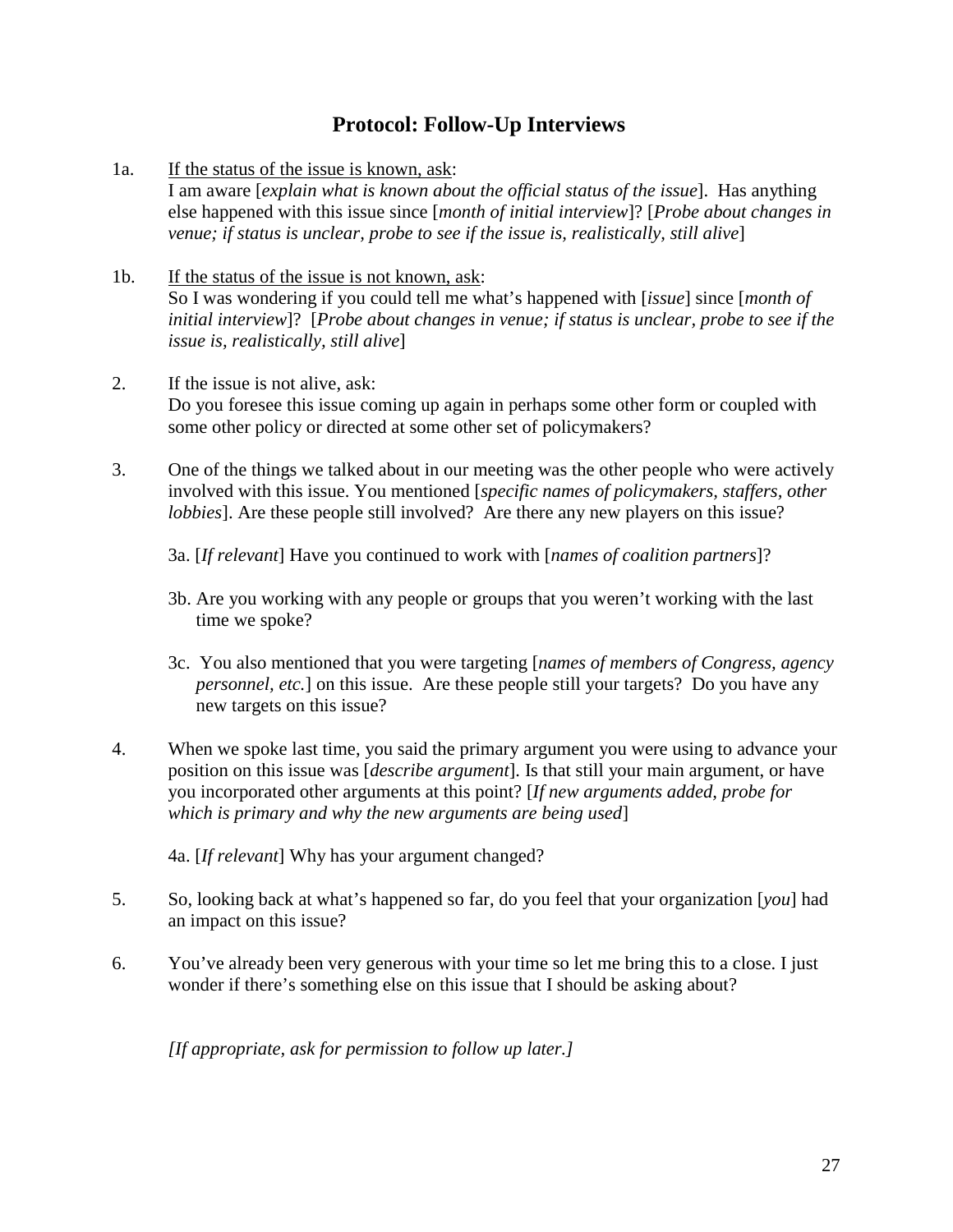Table 1. Summary of Cases and Interviews.

|                                                             | Interviews                         |                |                  |
|-------------------------------------------------------------|------------------------------------|----------------|------------------|
| <b>Issue</b>                                                | <b>Completed Attempted Pending</b> |                |                  |
| Managed care reform/patients' bill of rights                | 15                                 | 15             | $\overline{0}$   |
| Extending the patent term for drugs undergoing FDA review   | 3                                  | 6              | $\mathbf{1}$     |
| during the enactment of Hatch-Waxman                        |                                    |                |                  |
| Hearing screening for infants                               | 3                                  | 3              | $\theta$         |
| Risk adjuster for Medicare+Choice                           | 5                                  | 6              | 1                |
| Medicare payment rate for pap screenings                    | 3                                  | 4              | $\boldsymbol{0}$ |
| Parity in health insurance coverage for mental illness      | 4                                  | 4              | $\overline{0}$   |
| Medicare payment for clinical social workers                | 4                                  | 4              | $\boldsymbol{0}$ |
| Appropriations for the AIDS Drug Assistance Program         | 4                                  | 4              | $\theta$         |
| Physician Regulatory Issues Team (PRIT)                     | $\overline{c}$                     | 3              | $\boldsymbol{0}$ |
| Providing health insurance for the uninsured                | 3                                  | 3              | 1                |
| Medicare funding of graduate medical education              | 7                                  | 7              | $\boldsymbol{0}$ |
| Coverage of chiropractic services under Medicare +Choice    | $\overline{2}$                     | $\overline{2}$ | $\boldsymbol{0}$ |
| Prescription insurance and contraceptive coverage           | 4                                  | 6              | $\overline{0}$   |
| Revising the criteria and process used by HCFA to determine | 3                                  | $\overline{4}$ | $\boldsymbol{0}$ |
| the coverage of medical devices under Medicare              |                                    |                |                  |
| Regulating disinfection byproducts in drinking water        | 4                                  | 4              | $\boldsymbol{0}$ |
| Authorization and funding for upgrades to the CH-47         | 1                                  | 1              | $\mathbf{1}$     |
| Chinook helicopter                                          |                                    |                |                  |
| Limitations on patenting mill sites                         | 3                                  | 4              | $\theta$         |
| Privacy protections for personal and medical information    | 1                                  | $\mathbf{2}$   | $\overline{2}$   |
| Legislation and regulations affecting the deployment of     | 2                                  | 3              | $\overline{2}$   |
| broadband technology/long distance data services            |                                    |                |                  |
| Compulsory licensing for AIDS-related pharmaceuticals in    | 6                                  | 7              | $\overline{0}$   |
| Africa/tax credit for AIDS vaccine research and             |                                    |                |                  |
| development                                                 |                                    |                |                  |
| Postal service modernization/reform                         | $\overline{c}$                     | 3              | $\theta$         |
| Modifications to the Food Quality Protection Act of 1996    |                                    | $\overline{c}$ | $\overline{c}$   |
| Corporate Average Fuel Economy (CAFE) standards             | 2                                  | $\overline{c}$ | $\overline{2}$   |
| Standards for low sulfur gasoline                           | 3                                  | 3              | $\boldsymbol{0}$ |
| Distribution of low power FM radio licenses                 | 4                                  | 4              | $\boldsymbol{0}$ |
| Appropriation for and existence of the Market Access        | 1                                  | 1              | 1                |
| Program, USDA                                               |                                    |                |                  |
| Repeal of the federal estate and gift tax                   | 4                                  | 4              | $\boldsymbol{0}$ |
| Amending the Windfall Elimination Provision and             | 1                                  | 1              | $\mathbf{1}$     |
| Government Pension Offset of the Social Security Act        |                                    |                |                  |
| Providing permanent and mandatory funding for conservation  | $\overline{2}$                     | 2              | $\mathbf{1}$     |
| programs through the Conservation and Reinvestment Act      |                                    |                |                  |
| and related legislation                                     |                                    |                |                  |
| China trade (PNTR)                                          | 6                                  | 6              | 2                |
| Defense budget line item                                    | 2                                  | 2              | 1                |